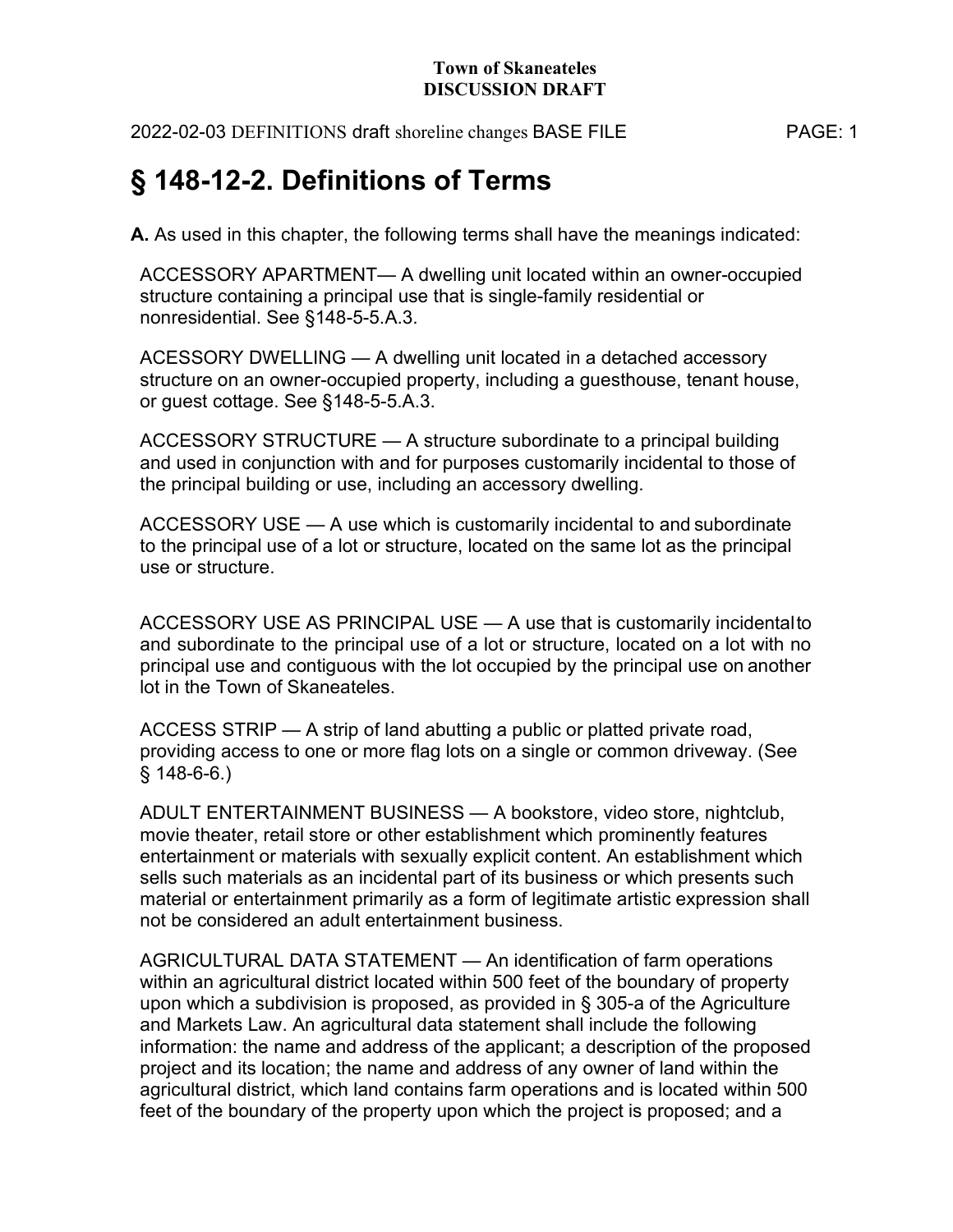## 2022-02-03 DEFINITIONS draft shoreline changes BASE FILE PAGE: 2

Tax Map or other map showing the site of the proposed project relative to the location of farm operations identified in the agricultural data statement.

AGRICULTURE — A farm, farm operation, or any other use of land and structures for the production, preservation, nonindustrial processing, storage and sale of agricultural commodities such as crops, plants, flowers, vines, trees, sod, shrubs, livestock, honey, Christmas trees, compost, poultry or dairy products, not including farms primarily for the disposal of offal or garbage. Agriculture includes commercial horse-boarding operations, as defined herein, and the raising or breeding of horses, as distinguished from the business use of teaching or training people to ride horses. (See "riding academy.") Agriculture also includes farm stands for the sale of items produced primarily on the premises, and may involve the sale of accessories, supplies, and incidental items not produced on the premises, provided that if more than 20% of the floor space is used for such sales, it will be considered a retail business rather than a farm stand.

ALTERATION — As applied to a structure, a change to or rearrangement of the structural parts, or any expansion thereof, including the extension of any side or by any increase in height, or the moving of such structure from one location to another. As applied to landforms, landscaping, and other site features, any modification to existing topography or vegetation, including clearing, grading, excavating, landscaping, and construction or placement of structures.

ANTENNA — A system of electrical conductors that transmit or receive radio frequency waves, including but not be limited to radio navigation, radio, television and microwave communications.

APPLICANT — Any person, corporation or other entity applying for a building permit, certificate of occupancy, special permit, site plan or subdivision approval, variance or zoning amendment.

AUTOMOBILE SERVICE STATION — Any area of land, including structures, that is used or designed to service motor vehicles by supplying fuel, oil, or other lubricants, and/or to provide other types of services such as maintenance, repair, body work, polishing, greasing, painting, or washing such motor vehicles. An establishment that satisfies this definition and also sells unrelated retail goods shall be considered to be both an automobile service station and a retail use.

BED-AND-BREAKFAST — A dwelling in which overnight accommodations, not exceeding five bedrooms, and breakfast are provided for transient guests for compensation in the primary residence of the owner/proprietor.

BERM — An earthen construct designed for use as a barrier, enclosure, partition, ledge, shelf or support.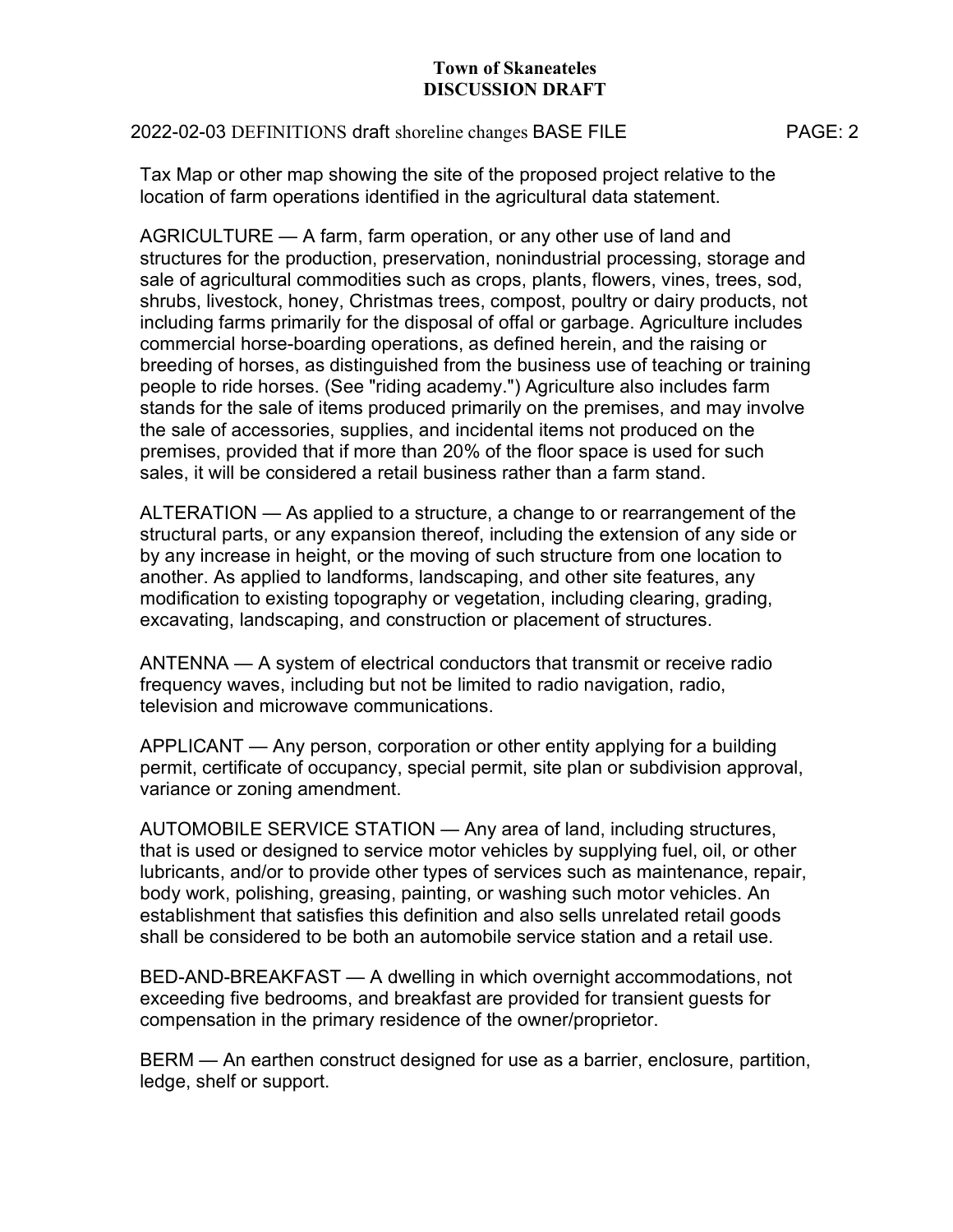2022-02-03 DEFINITIONS draft shoreline changes BASE FILE PAGE: 3

BOAT - Any vessel, floating craft, or personal watercraft which utilizes a docking or mooring facility, including but not limited to canoes, rowboats, kayaks, sailboards, aircraft and other small boats or personal watercraft as defined in New York State Navigation Law § 2 Subsection 30.

BOAT HOIST – Any seasonal or permanent mechanical device, the purpose of which is to remove the boat from the water for waterside storage.

BOAT SLIP - A waterside storage area adjoining or within any structure, boat hoist structure, boat station, boathouse, dock or pier, the purpose for which is the storage of a boat. A mooring buoy is considered one (1) boat slip for calculating the number of docking and mooring facilities.

BOATHOUSE — A permanent onshore structure that provides direct water or rail access for a boat to and from the water and BOATHOUSE - A structure used solely for the protection of boats from the weather and storage of boat supplies and equipment.

BOAT STATION - A permanent, open-sided structure, constructed in the water with a mechanical device, the purpose of which is to raise or lift a boat out of the water for waterside storage. A boat station is intended as a permanent boat hoist structure and shall not have a roof and/or walls.

BUILDING — A structure having a roof supported by columns or walls for the shelter, support or enclosure of persons, animals, or property.

BUILDING HEIGHT — The vertical distance measured from the average elevation of the proposed finished grade on all sides of the building to the highest point of the roof.

BUILDING, PRINCIPAL — A building or structure in which is conducted the main or principal use of the lot on which it is located.

CALIPER – The diameter of the trunk of a young tree measured 12 inches above ground level.

CEMETERY — Land used or intended to be used for the burial of dead human beings and dedicated for such purpose, including columbariums, mausoleums and mortuaries when operated as part of a cemetery and within its boundaries, but excluding crematoria.

CHARITABLE ORGANIZATION — A not-for-profit corporation or association organized for charitable purposes including but not limited to education, social welfare, environmental conservation, scientific research, cultural enrichment and the arts.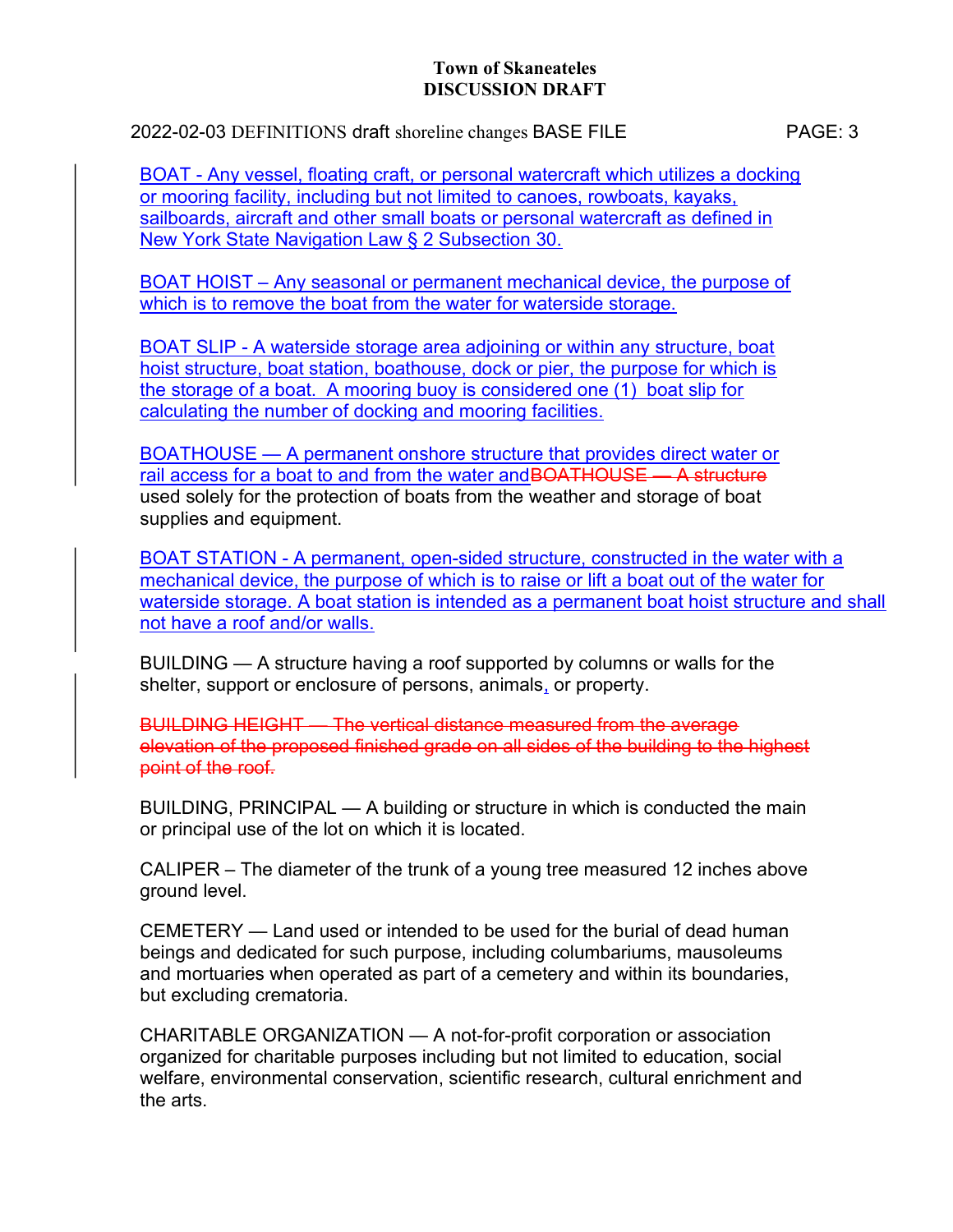## 2022-02-03 DEFINITIONS draft shoreline changes BASE FILE PAGE: 4

CLEAR-CUTTING — Any activity which significantly disturbs or removes substantially all of the trees, brush, grass or other vegetation on a site without disturbing the soil, excluding agriculture production, in an area exceeding 5,000 square feet in any one-year period. For slopes 30% or greater, see §148-5-4.I.2.

CLUB, MEMBERSHIP — Premises used by a not-for-profit organization catering exclusively to members and their guests for social, recreational, athletic or similar purposes. A club which also falls within the definition of "recreational business" shall be deemed to be a recreational business.

CODES ENFORCEMENT OFFICER/CODE ENFORCEMENT OFFICER — The person appointed by the Town Board pursuant to Section 40-3B of the Town Code to administer and enforce this chapter.

COMMERCIAL HORSE-BOARDING OPERATION — An agricultural enterprise, consisting of at least seven acres and boarding at least 10 horses, regardless of ownership, that receives \$10,000 or more in gross receipts annually from fees generated either through the boarding of horses or through the production for sale of crops, livestock, and livestock products, or through both such boarding and such production, not including operations whose primary on site function is horse racing.

COMMERCIALLY USABLE SPACE — See "FLOOR SPACE."

COMMON DRIVEWAY — A driveway serving no more than four lots or a maximum of six dwelling units, owned in common or created by reciprocal easements.

COMPLETE APPLICATION — An application for a special permit, site plan or subdivision approval, zoning amendment or variance found by the reviewing board to satisfy all information requirements of this chapter and of the New York State Environmental Quality Review Act (SEQRA), for which either a negative declaration has been issued or a draft environmental impact statement has been accepted as satisfactory with respect to scope, content and accuracy pursuant to 6 NYCRR 617.3(c). This definition is based on SEQRA standards and is to be distinguished from an application that has sufficient information for a board to commence review.

COMPREHENSIVE PLAN — The Comprehensive Plan adopted by the Town Board for the future preservation and development of the Town of Skaneateles pursuant to § 272-a of the Town Law, including any part of such plan separately adopted and any amendment to such plan.

CONDOMINIUM — A system of ownership of real estate, including attached and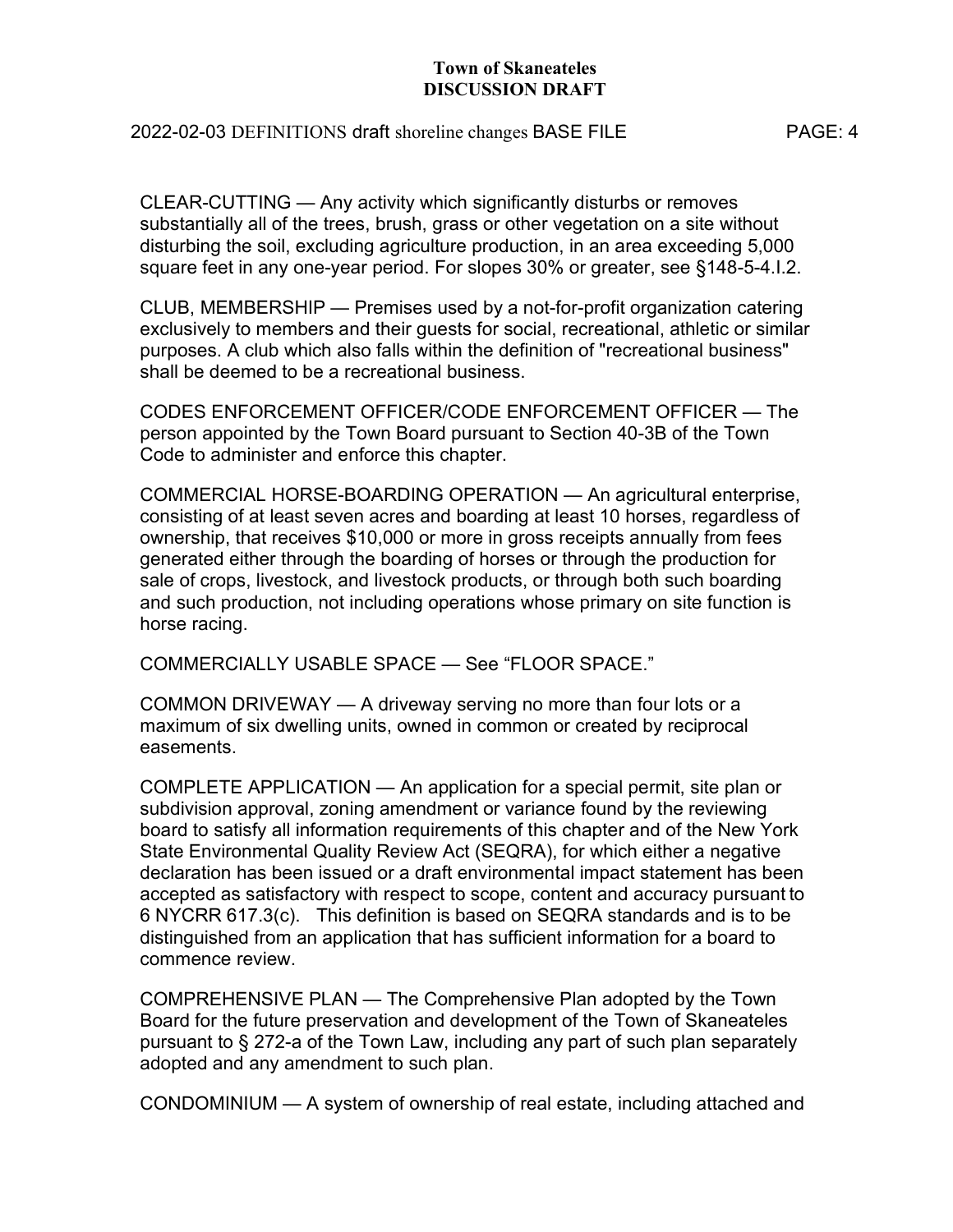## 2022-02-03 DEFINITIONS draft shoreline changes BASE FILE PAGE: 5

detached residences, apartments, and non-residential spaces, established pursuant to the Condominium Act of the State of New York, in which the units are individually owned and common facilities and land are owned by a condominium association.

CONFORMITY/CONFORMING — Complying with the use, density, dimensional, and other standards of this chapter. See definitions of nonconforming use, nonconforming structure, and nonconforming lot.

CONSERVATION EASEMENT — A perpetual restriction on the use of land, created in accordance with the provisions of § 49, Title 3, of the Environmental Conservation Law or § 247 of the General Municipal Law, for the purposes of conservation of open space, agricultural land, and natural, cultural, historic, and scenic resources.

CONSTRAINED LAND – Wetlands, watercourses, pre-existing utility easements and rights-of-way, slopes exceeding 12% (slopes measured as 5,000 square feet or more of contiguous sloped area at least 10 feet in width) and one hundred year flood areas.

CONTIGUOUS – land neighboring a lot that is either adjacent and physically adjoining the lot or separated by ROW or Easement. Land separated by a ROW or Easement is considered contiguous when there is direct connection across the ROW/Easement by a line drawn perpendicular to the ROW/Easement centerline without passing through any other land under different ownership.

CONVENIENCE STORE — A retail use, intended to serve motorists and neighbors, limited to the sale of groceries, snack foods, beverages, toilet articles, sundries, magazines, newspapers and foods.

CONVENTIONAL SUBDIVISION — Subdivision that complies with the minimum lot size requirements listed in Article 4 without setting aside land as protected open space.

CORNER LOT — See "lot, corner."

CRAFT WORKSHOP — A place where artists, artisans, craftsmen and other skilled tradespeople produce and sell custom-made art or craft products including but not limited to baskets, cabinets, ceramics, clothing, flower arrangements, jewelry, metalwork, musical instruments, paintings, pottery, sculpture, toys and weaving. A craft workshop may involve the sale of accessories, supplies, and incidental items not produced on the premises, provided that if more than 20% of floor space is used for such sales, it will be considered a retail business.

DOCK — A floating or fixed structure projecting from or along the shore into the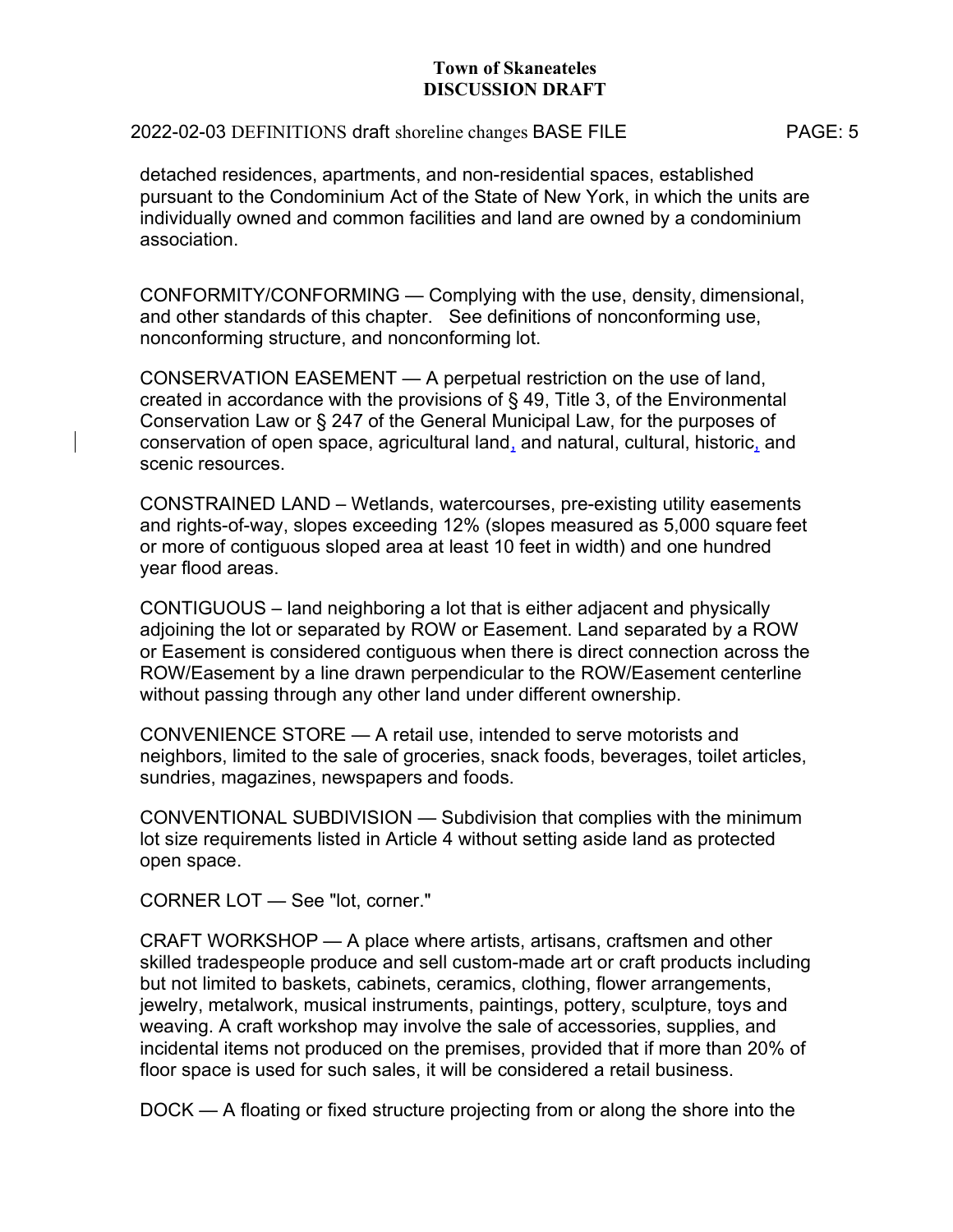## 2022-02-03 DEFINITIONS draft shoreline changes BASE FILE PAGE: 6

water of Skaneateles Lake, which may or may not have elements attached to the lake bottom, including floating docks, piers and wharves used as a berthing place for boats, as well as docks used for swimming, sitting, or other recreational purposes... (See separate definitions: dock, "permanent & dock.") Any dock, seasonal) which is not considered a permanent dock shall be deemed a temporary dock.

DOCK, PERMANENT - A dock (as defined) attached to the shore, lake bottom, or any structure that remains in the lake for more than eight months of the year, including floating docks, piers and wharves used as a berthing place for boats. An articulating dock, which is attached to the shore year-round and projects into the lake for only part of the year, shall be deemed to be a permanent dock.

DOCK, SEASONAL - Any dock that is floating or is not a permanent dock, as defined herein.

DRIVEWAY — A private way providing vehicular access from a public or private road to a residence or to a commercial or noncommercial establishment.

DWELLING — A building designed or used as living quarters for one or more families.

DWELLING, ATTACHED – A building with common walls that separate individual dwelling units, such as rowhouses and townhouses.

DWELLING, DETACHED — A dwelling containing no more than two dwelling units.

DWELLING, MULTIFAMILY — A structure or structures containing three or more dwelling units on a lot.

DWELLING, SINGLE-FAMILY — A dwelling designed for the use of one household, including one or more persons living as a family.

DWELLING, TWO-FAMILY — A building containing two dwelling units.

DWELLING UNIT — A building or portion thereof providing space for sleeping, bathroom, and food preparation.

EASEMENT — A right of use over the real property of another, including a right, whether recorded or prescriptive, granted by a property owner to others, whether exclusively to an individual, or nonexclusively to several individuals or the public, to make limited use of all of the property subject to the easement for a specified purpose. Easements may be either affirmative to permit the easement holder to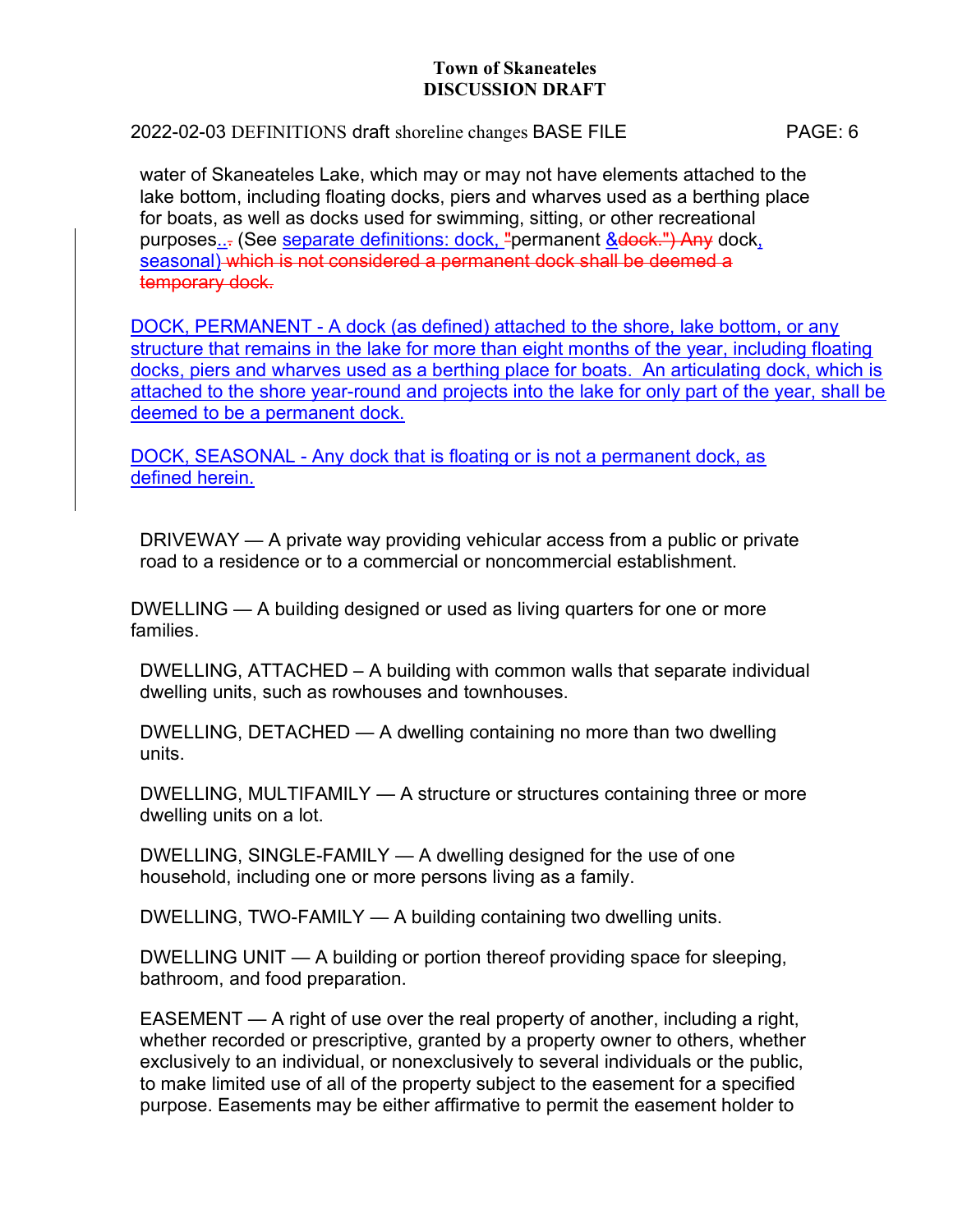2022-02-03 DEFINITIONS draft shoreline changes BASE FILE PAGE: 7

exercise a use or right or negative to prohibit the property subject to the easement from exercising a right or use.

EROSION — The detachment and movement of soil or rock fragments by water, wind, ice or gravity.

EXCAVATION — Any activity which moves or removes rock, gravel, sand, soil or other natural deposits. See §148-5-4.H. See also GRADING.

FAMILY — One person, or a group of two or more persons living and cooking together in the same dwelling unit as a single housekeeping entity. A roomer, boarder, lodger or occupant of supervised group quarters is not considered a member of a family.

FARM — Any lot or parcel of land at least five acres in area which is used in conjunction with a farm operation as defined in this §148-12-2.

FARM OPERATION — As defined in New York Agriculture and Markets Law, Article 25AA, § 301(11), land and on-farm buildings, equipment, manure processing and handling facilities, and practices which contribute to the production, preparation and marketing of crops, livestock and livestock products as a commercial enterprise, including a commercial horse-boarding operation.

Such farm operation may consist of one or more parcels of owned or rented land, which parcels may be contiguous or noncontiguous to each other.

FENCE — A structure or partition erected for the purpose of enclosing land, dividing land into distinct portions, or separating two contiguous lots.

FILLING — Any activity which deposits natural or artificial material in a manner that modifies the surface or subsurface conditions of land or watercourses.

FLAG LOT — A lot on which the buildable area is located generally to the rear of other lots having frontage on the same road, with access to the road provided by a strip of land that does not have the minimum road frontage ordinarily required in the zoning district. See §148-6-6.

FLOOD HAZARD AREA/ONE-HUNDRED-YEAR FLOODPLAIN — Land subject to a one-percent or greater chance of flooding in any given year.

FLOOR SPACE — The sum of the areas of habitable, potentially habitable, or commercially usable space on all floors of a structure, including the interior floor area of all rooms (including bathrooms and kitchens), closets, pantries, hallways that are part of a dwelling unit or inside a commercial building, walkout basements, attics with sufficient ceiling height to be used for habitation, excluding cellars or unfinished basements where less than four feet of the interior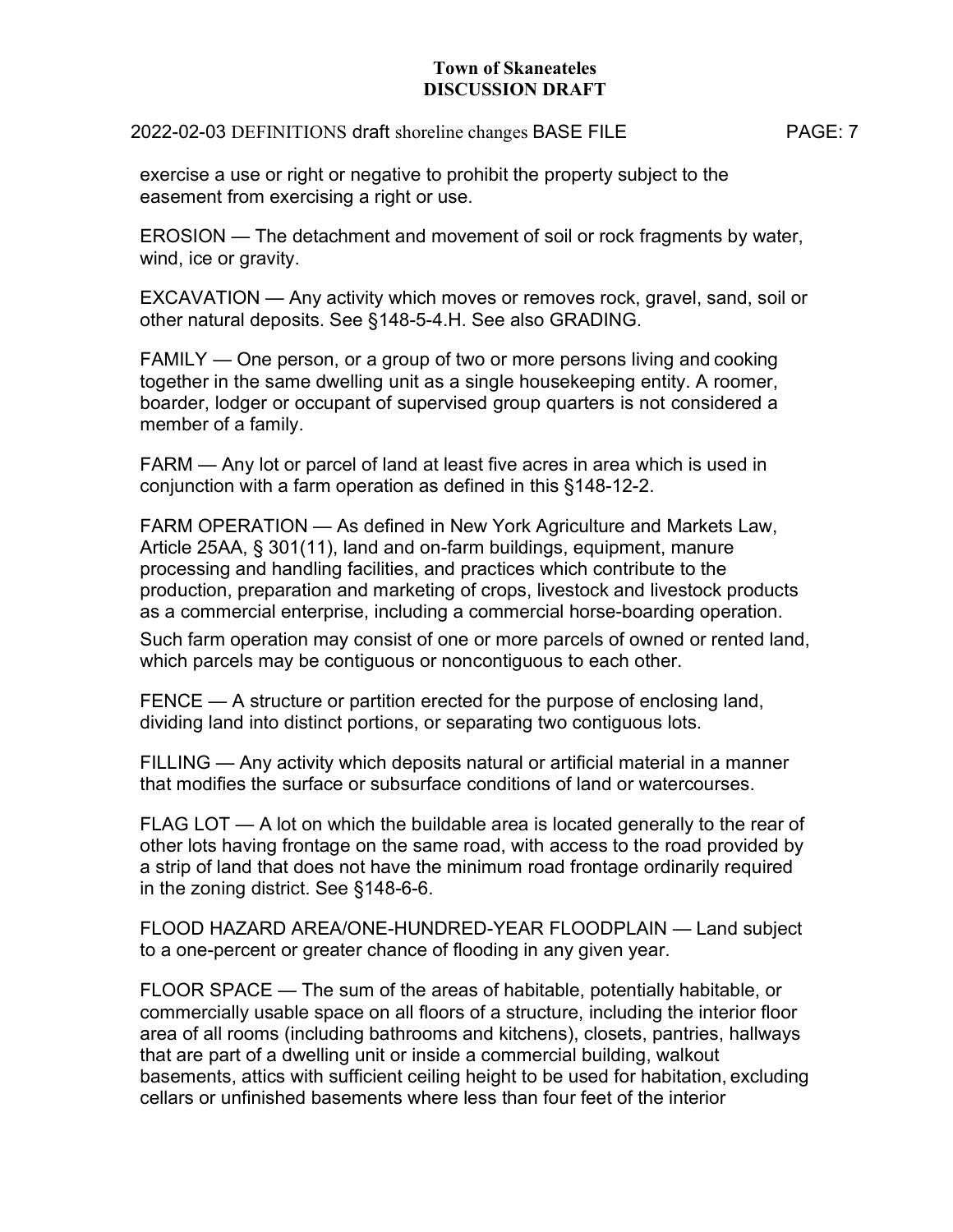## 2022-02-03 DEFINITIONS draft shoreline changes BASE FILE PAGE: 8

basement height is above grade level on all sides. Floor space shall be measured from exterior wall to exterior wall. In the case of a mixed use, it shall be measured from exterior wall to the center of the dividing walls.

- 1) HABITABLE FLOOR SPACE Includes basements and attics within a building finished pursuant to the NYS Building and Fire Codes.
- 2) POTENTIALLY HABITABLE FLOOR SPACE Includes currently unfinished and potentially accessible portions of basements and or attics with ceiling heights and floor areas satisfying the minimum standards of the NYS Building and Fire Codes. Ceiling height shall be measured from the floor to the lowest projection from the ceiling or floor framing above. Beam, girder or duct work intrusions consistent with the NYS Building and Fire Codes will be included in the calculation of potentially habitable floor space.
- 3) COMMERCIALLY USABLE SPACE Space designed for the storage or display of products and or access by customers or employees.

FOOTPRINT — Area of the ground or water surface covered by a structure, including the foundation and all areas enclosed by exterior walls and footings and covered by roofing.

FRONT — The side of a building or structure closest to a road or street. On a corner or a through lot, both sides of a building facing the street shall be considered the front.

GAZEBO — A freestanding unenclosed structure without solid walls and topped by a roof, but which shall not exceed 12 feet in height measured above finished grade.

GLARE — Spillover of artificial light beyond the area intended for illumination in a manner which either impairs vision or beams light onto adjoining properties or toward the sky.

GRADING — Any excavation, alteration of land contours, grubbing, filling or stockpiling of earth materials. See §148-5-4.H. See also EXCAVATION.

HABITABLE FLOOR SPACE — See "FLOOR SPACE."

HAZARDOUS MATERIAL — Any substance listed in or exhibiting characteristics identified in either 6 NYCRR Part 371 or 6 NYCRR Part 597. Includes material which is a present or potential hazard to human health or the environment when improperly stored, transported, discarded or managed, including hydrocarbon products such as gasoline, oil and diesel fuel.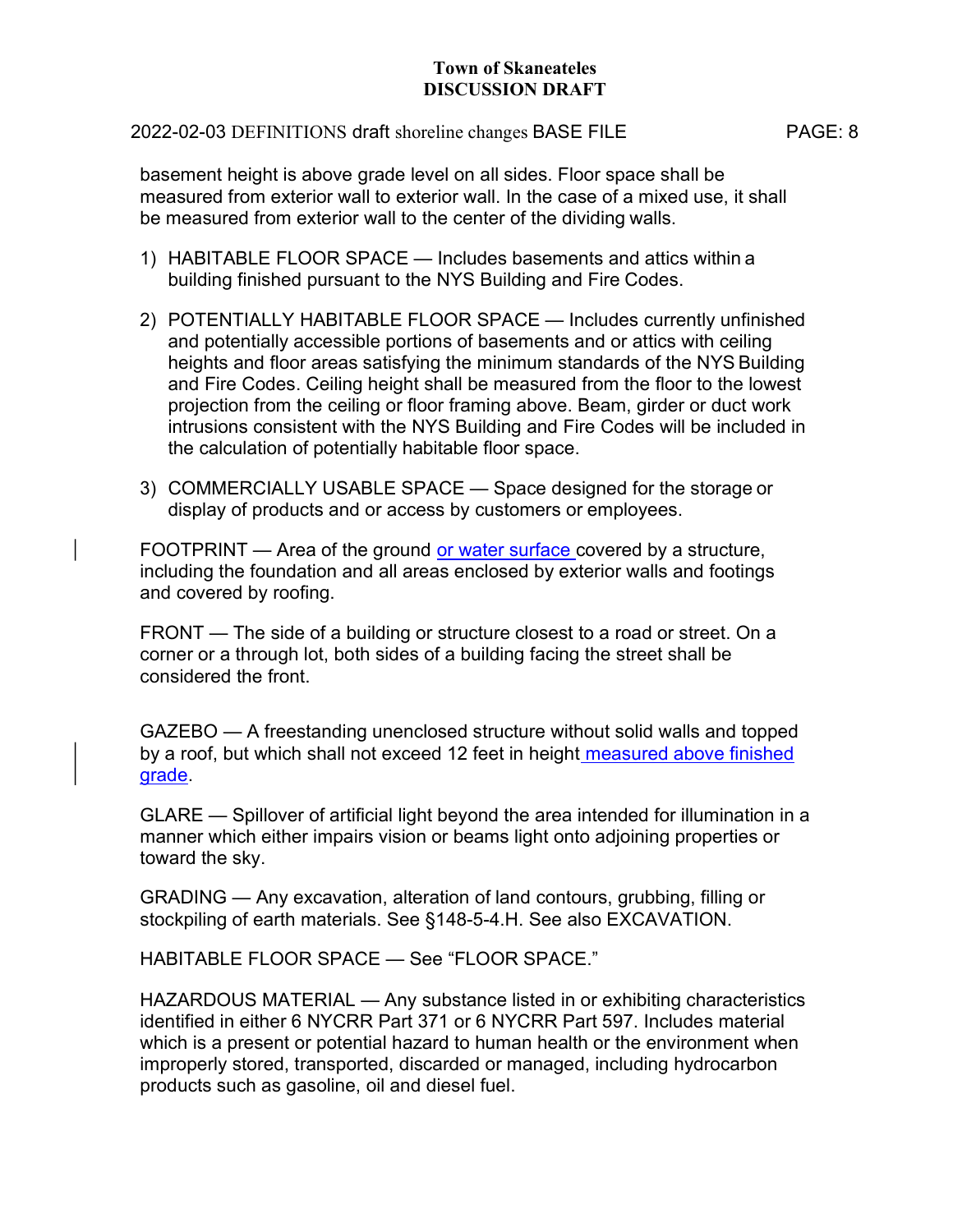2022-02-03 DEFINITIONS draft shoreline changes BASE FILE PAGE: 9

HEALTH CARE FACILITY — A hospital, nursing home, medical clinic or office building for doctors and other medical personnel, including any residential facility in which the residents receive medical, nursing, or other care meeting the needs of daily living because of the resident's state of health, including but not limited to assisted living, congregate care, and rehabilitation facilities.

HEAVY INDUSTRY — Manufacture, assembly, treatment or packaging of products that may emit objectionable levels of smoke, noise, dust, odor, glare or vibration beyond the property boundaries.

HEDGE — A row of closely planted shrubs or low-growing trees forming a fence or visual or physical boundary.

HEIGHT - The vertical distance of a structure measured to the highest point of the structure, the roof surface or to the roof ridge line from the average ground elevation for each side of the structure or from the Lake Line elevation (as defined herein). The highest point of the roof surface excludes minor extensions on top of the roof such as decorative and mechanical elements, and deck railings.

HOME OCCUPATION — An occupation or business activity resulting in a product or service for financial gain, conducted wholly or partly in a dwelling unit or accessory structure. "Home occupation" includes, but is not limited to, the following: art studio, dressmaker, carpenter, electrician, plumber, professional office of a physician, dentist, lawyer, engineer, architect or accountant within a dwelling occupied by the same and teaching, with musical instruction limited to not more than three pupils at a time. "Home occupation" does not include, barbershop, beauty parlor, commercial stable, riding academy, kennel or restaurant.

HOTEL — See "lodging facility."

IMPERMEABLE SURFACE — Any roofed or other solid structure or material covering the ground through which water does not readily penetrate, including but not limited to concrete, oil and stone, tar or asphalt pavement, or compacted gravel. Regardless of the construction materials, any area which is used for driveway or parking purposes, including disturbed grass, ground cover, or dirt, shall be considered impermeable. A deck with spaced boards at least 1/8 inch apart, a swimming pool surface, and a patio with a permeable paving system shall not be considered impermeable. Any other surface which does not satisfy the definition of "PERMEABLE SURFACE" in this section shall be deemed to be an impermeable surface.

IMPERMEABLE SURFACE COVERAGE — The ratio between impermeable surface and total land area of a lot (excluding public road rights-of-way)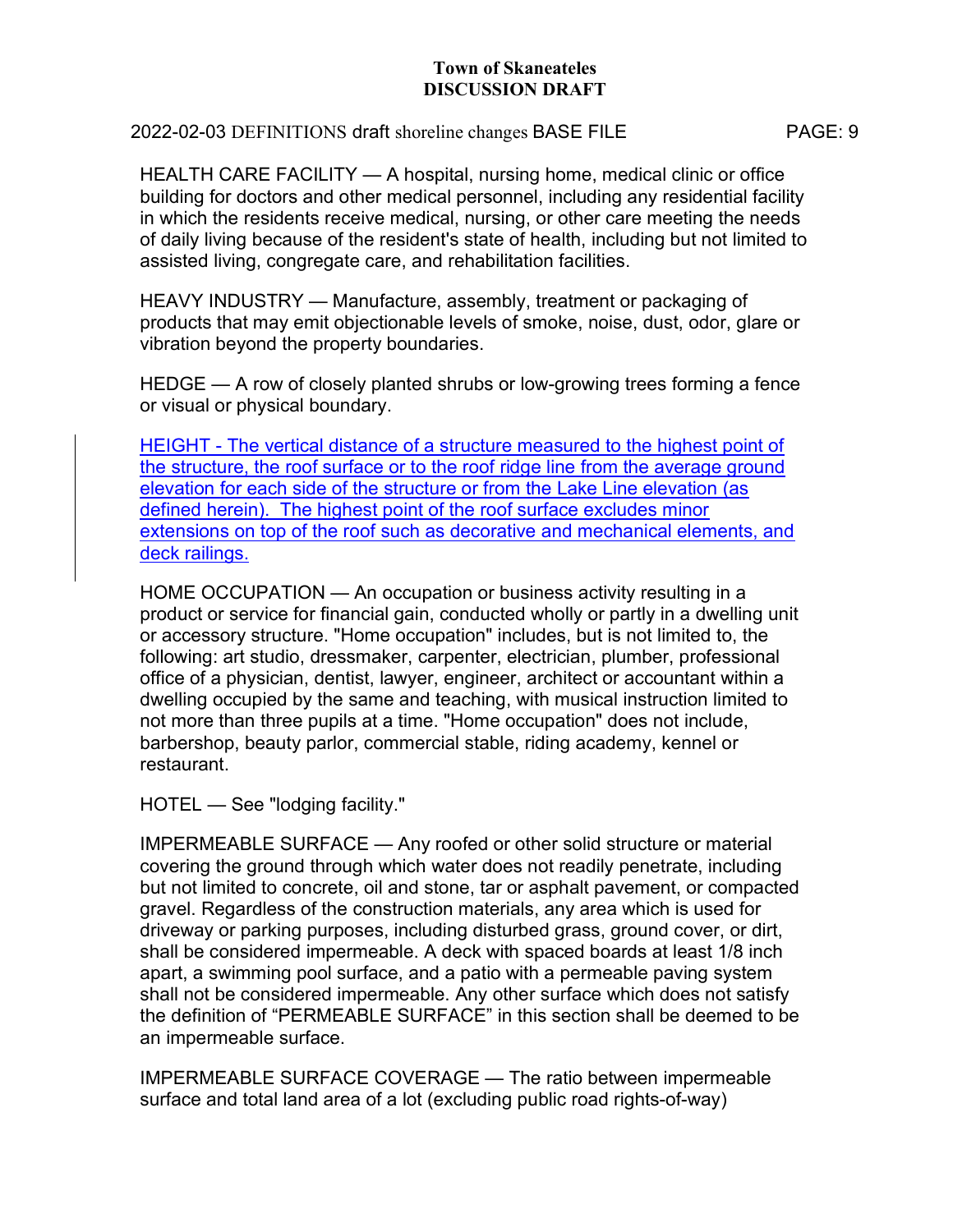## 2022-02-03 DEFINITIONS draft shoreline changes BASE FILE PAGE: 10

expressed as the percentage of land covered by impermeable surfaces.

INTERIOR ROAD — A road constructed off of an existing public street that provides access to the interior of a parcel.

INTERIOR VOLUME — The sum of the volumes of all enclosed habitable spaces on all floors of a structure, including the interior volume of all rooms (including bathrooms and kitchens), closets, pantries, and hallways, excluding cellars or unfinished basements. Interior volume of habitable space is computed by multiplying the floor space of habitable areas by the height of the actual enclosed space, and is expressed in cubic feet.

JUNK — Any worn-out, cast-off, discarded or neglected article or material which is ready for destruction or has been collected or stored for salvage or conversion to another use. "Junk" does not include any article or material which unaltered or unchanged and without further reconditioning can be used for its original purposes as readily as when new or any article stored for restoration or display as part of a bona fide hobby (such as antique automobiles, antique farm machinery, antique engines, special interest automobiles, etc.).

KENNEL — Any establishment including cages, dog runs, and structures wherein more than three dogs which are over six months old are kept for sale, boarding, care or breeding, for which a fee is charged.

LAKE FRONTAGE — The longest distance along two straight lines formed by connecting the lot corners where they intersect the Lake Line with an intermediate point (selected to maximize the length of the two lines) on the Lake Line, not including man-made projections into the lake. See diagram below.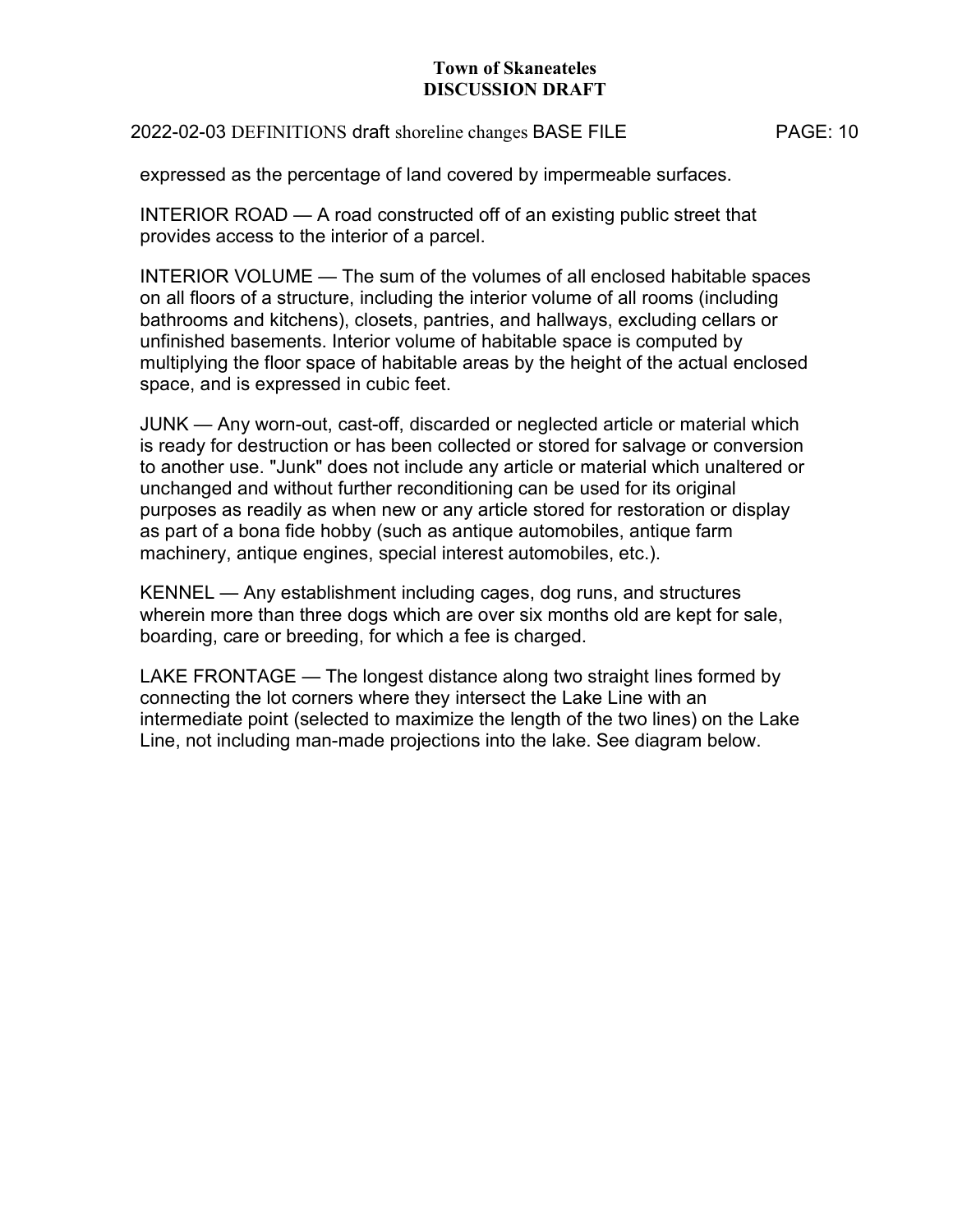# 2022-02-03 DEFINITIONS draft shoreline changes BASE FILE PAGE: 11



LAKE LINE / Mean High Water Mark— The shoreline of Skaneateles Lake when the lake level is 865.02 feet (National Geodetic Vertical Datum 1929), the legally established elevation to which the City of Syracuse may raise the level of the lake. (The corresponding level using City of Syracuse datum is 863.27 feet.)

LAKE/WATER RIGHTS – the area beyond the established lake line of Skaneateles Lake where the adjoining lakeside property has riparian rights subject to the provisions of this Chapter and the applicable requirements of NYS and the City of Syracuse. The available or claimed area for water rights usage is determined by an extension of the side property lines from the land towards the center of the lake. (see 148-7-1K.1.b.iv Skaneateles Lake shoreline regulations; Applicability; Dimensional Limits; Setback)

LAKE YARD — See "yard, lake."

LIGHT INDUSTRY — Manufacture, assembly, treatment, or packaging of products that does not emit objectionable levels of smoke, noise, dust, odor, glare, or vibration beyond the property boundaries.

LODGING FACILITY — Any hotel, motel, inn or other establishment, other than a bed-and-breakfast, providing sleeping accommodations for transient guests, with or without a dining room or restaurant.

LOT, CORNER — A lot at the junction of and abutting on two or more intersecting roads.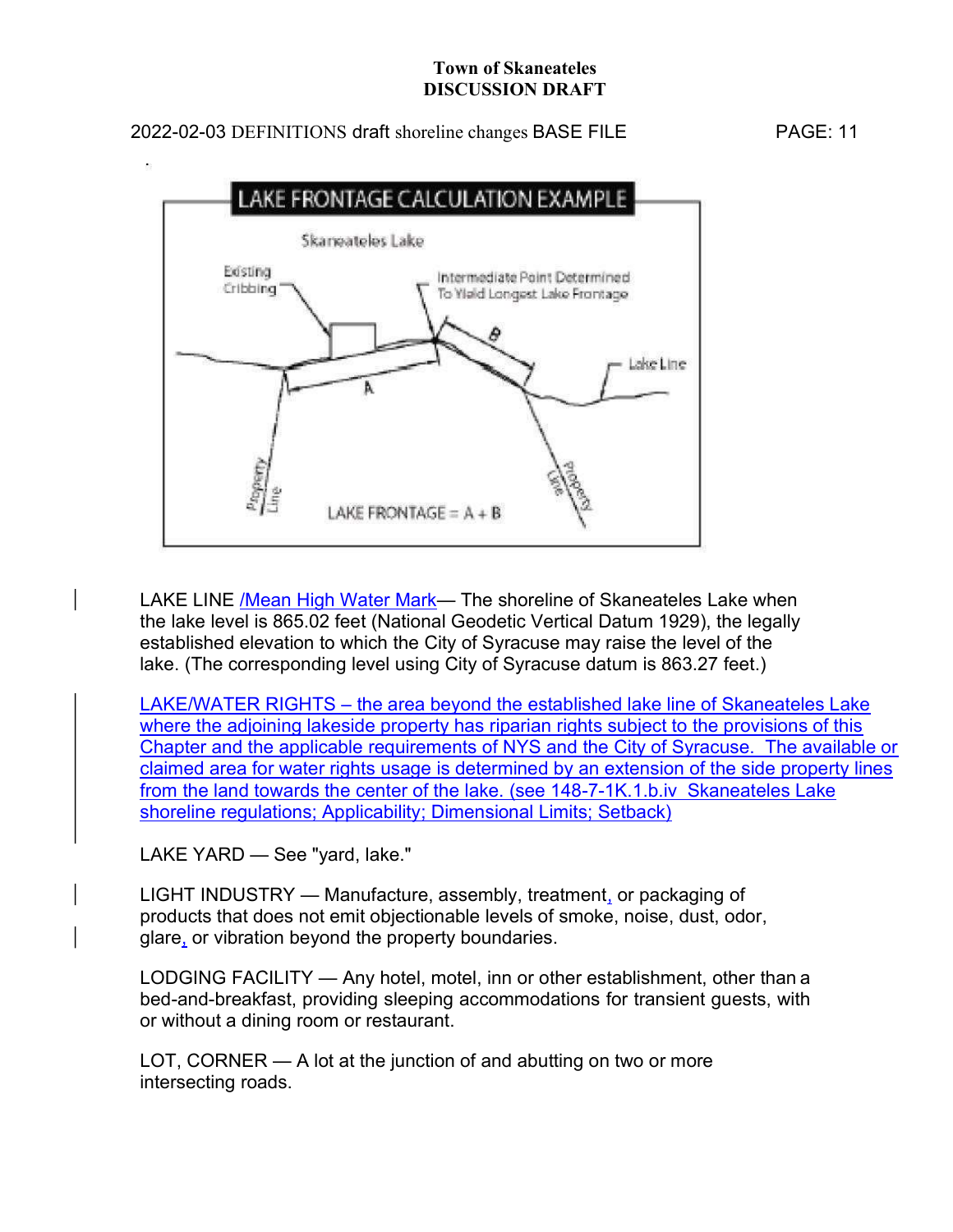2022-02-03 DEFINITIONS draft shoreline changes BASE FILE PAGE: 12

LOT, FLAG — See "Flag Lot."

LOT LINE — A property line that bounds a lot as defined herein.

LOT OF RECORD — Any lot which has been established as such by plat, survey record or deed prior to the date of this chapter as shown on the records in the office of the Onondaga County Clerk.

LOT/PARCEL — An area of land with definite boundaries, all parts of which are owned by the same person(s) or entities, the boundaries of which were established either by the filing of an approved subdivision plat or by the recording of a deed prior to the adoption of Subdivision Law by the Town of Skaneateles on June 20, 1974. Where a parcel is divided by a public road, such division shall be deemed to create separate lots, even if such lots do not have individual tax parcel numbers or have been transferred in the same deed.

LOT, THROUGH — A lot which faces on two streets at opposite ends of the lot, which is not a corner lot.

LOT COVERAGE, TOTAL – Total lot coverage is the percentage of lot area occupied by permeable and impermeable surfaces, exclusive of public road rights-of-way and private road rights-of-way that were established by the Town Planning Board.

LOT WIDTH — The shortest distance between the side lot lines, measured at the front of the principal building, or at the back of the required front yard on an undeveloped lot.

MAJOR PROJECT — A proposed use that requires a special permit or site plan approval and that exceeds any of the thresholds for a minor project.

MARINA — A waterfront commercial facility for the docking, servicing, storage, sale of boat fuel and supplies, or rental or sale of boats or water-based aircraft.

MARINE RAILWAY — An immovable structure which may be wholly or partially submerged and constructed of parallel rails attached to cross-ties which support a cradle to launch or haul a boat into or from Skaneateles Lake.

MEAN HIGH WATER MARK – see Lake Line.

MEDICAL OFFICE — Structure occupied principally by offices of physicians, dentists, or other medical service providers.

MEMBERSHIP CLUB — See "club, membership."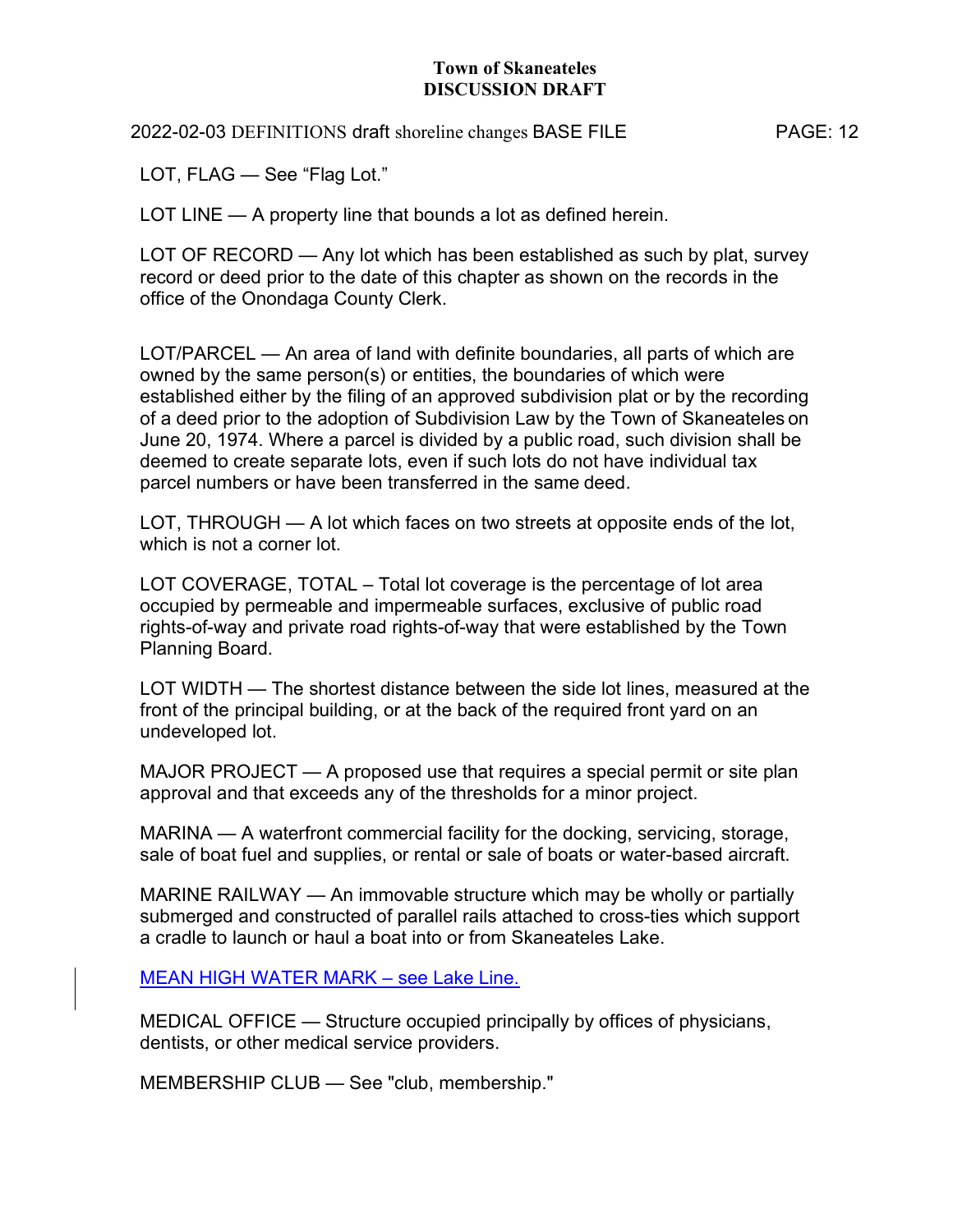#### 2022-02-03 DEFINITIONS draft shoreline changes BASE FILE PAGE: 13

MINING — See "open pit mining."

MINOR PROJECT — A use or combination of uses on a lot or a series of adjoining lots under common ownership or control that requires site plan review and that, over a fifteen-year period, does not exceed any of the following limits:

- 1) Construction of four dwelling units or a lodging facility with six bedrooms.
- 2) Construction of facilities or structures for a nonresidential use covering no more than 12,000 square feet of building footprint, except that for a recreational business use this threshold is 5,000 square feet.
- 3) Alteration of existing structures or expansion of such structure by no more than 12,000 square feet.
- 4) Conversion of existing structures totaling 12,000 square feet or less to another use.
- 5) Alteration of 43,560 square feet or less of land with or without structures, except that for a recreational business use this threshold is15,000 square feet.

MIXED USE — Any combination of residential, commercial or industrial uses on the same lot or in the same building.

MOBILE HOME — A transportable living unit used or designed to be used year round as a permanent residence and containing the same types of water supply, waste disposal and electrical systems as immobile housing. Motor homes designed to be driven or towed by an automobile or motor vehicle, units designed for use principally as a temporary residence, or prefabricated, modular or sectionalized houses transported to and completed on a site are not considered to be mobile homes.

MOBILE HOME COURT — Any court, park, place, lot or parcel under single ownership which is improved for the placement of two or more mobile homes to be used as permanent residences.

MOORING/MOORING BUOY - Moorings are waterside locations and devices where boats can be attached. Moorings can be floating objects anchored or tethered to the lake bottom that will hold a boat or other recreational item. "Weights" are part of the mooring system employed to rest on the bottom of the lake with a buoy connection to the lake surface. All moorings shall comply with NYS State Law, NYSDEC and NYSOGS regulations, and any other jurisdictions having authority.

MULTIFAMILY DWELLING — See "dwelling, multifamily."

NONCONFORMING LOT — A lot of record which does not comply with the area, shape, frontage or locational provisions of this chapter for the district in which it is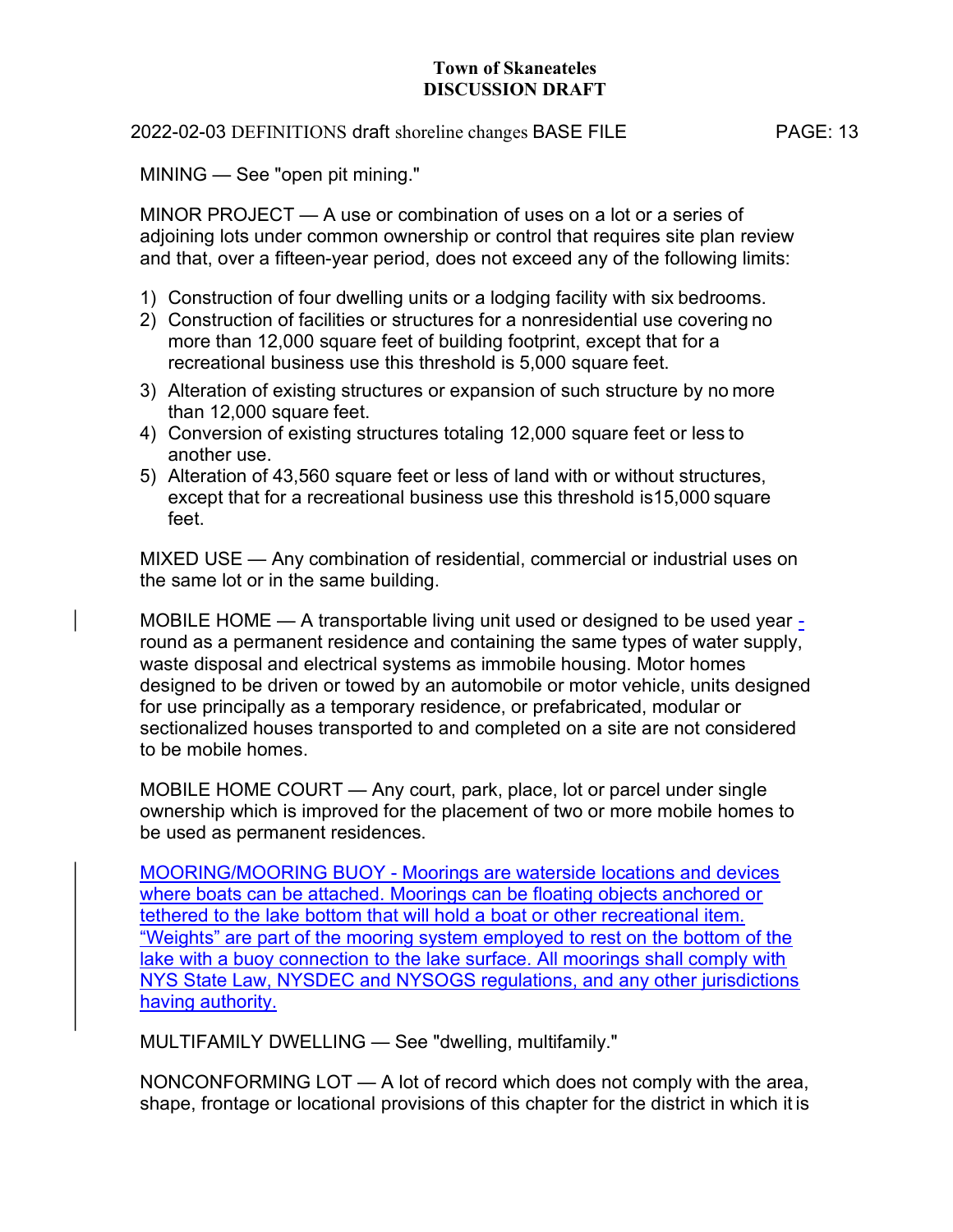## 2022-02-03 DEFINITIONS draft shoreline changes BASE FILE PAGE: 14

located.

NONCONFORMING STRUCTURE — A structure which does not satisfy the dimensional requirements of this chapter, including impermeable surface coverage requirements, for the district in which it is located, but which was not in violation of applicable requirements when constructed. For purposes of this definition, all impermeable surfaces are considered to be structures.

NONCONFORMING USE — Any use lawfully existing prior to and at the time of the adoption or amendment of this chapter or any preceding zoning law or ordinance, where such use has continued to exist but is not permitted by or does not conform to the permitted use provisions for the district in which it is located. A preexisting lawful use which is allowed only by special permit under this chapter shall be considered a conforming use.

NONRESIDENTIAL — Any use of land which is not covered by the definition of "Residential."

OFFICE — Space in a building used to provide professional services or to conduct activities of a business or not-for-profit organization, excluding retail, light industry, or craft workshop uses.

OFFICIAL NEWSPAPER — The newspaper or newspapers designated by the Town for the publication of official notices of meetings and public hearings.

OPEN PIT MINING — Use of a parcel of land or contiguous parcels of land, or portions thereof, for the purpose of extracting and selling stone, sand and/or gravel, not including the process of preparing land for construction of a structure for which a building permit has been issued. In no event shall "open pit mining" be construed to mean, be, or include natural gas and/or petroleum exploration activities or natural gas and/or petroleum extraction activities.

OPEN SPACE — An area of land not developed with structures and used for recreation, agriculture, landscaping, or forestry or left in its natural state.

OPEN SPACE DEVELOPMENT — Those methods of development of land that result in the creation of protected open space. See §148-6-1.

OUTDOOR STORAGE — Land used for the keeping of goods, wares, equipment or supplies outside of a structure.

PARKING SPACE—The net area for parking one vehicle, usually equal to 180 square feet with dimensions of nine by twenty feet.

PACKAGE SEWAGE TREATMENT PLANT — A facility which treats sewage and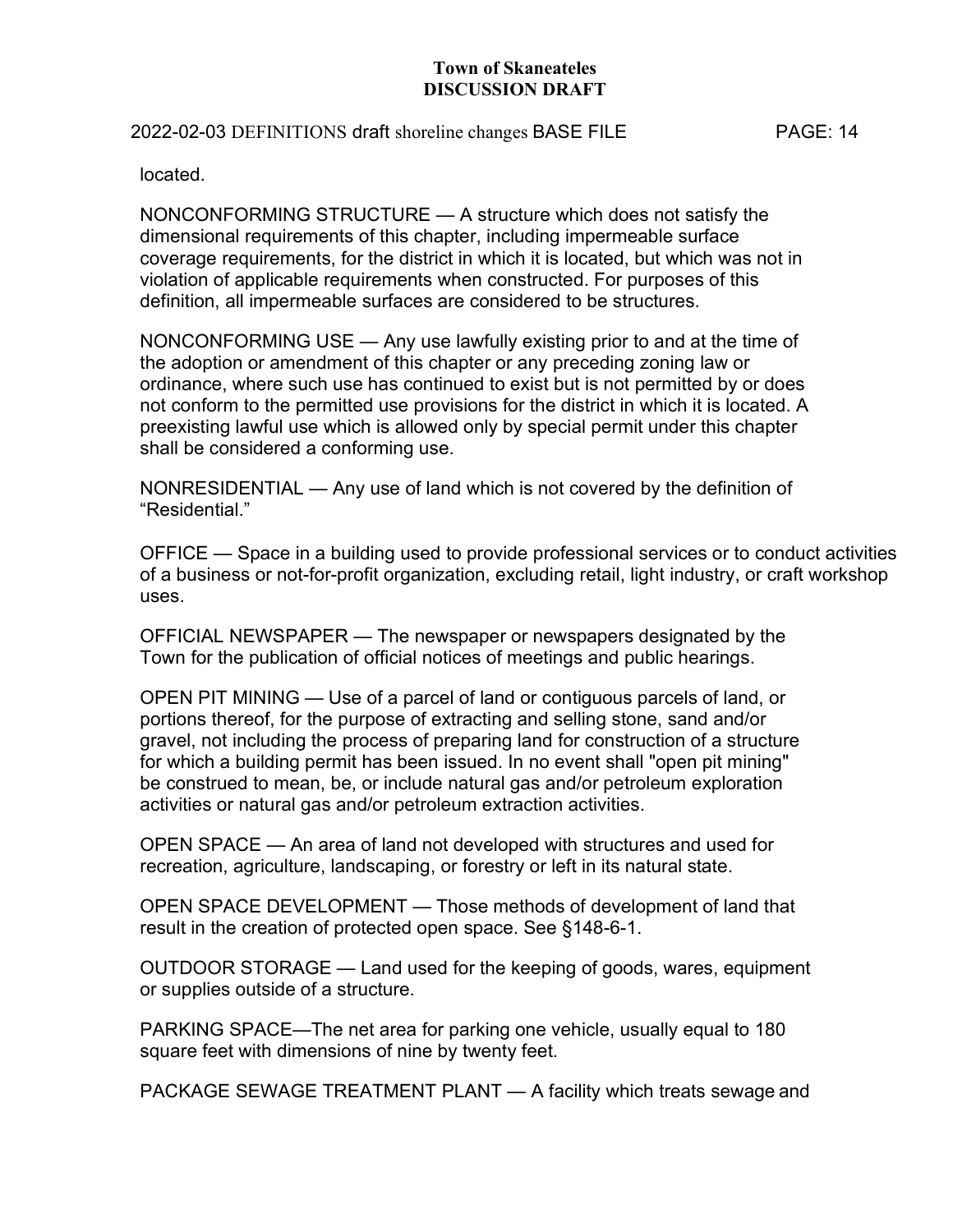2022-02-03 DEFINITIONS draft shoreline changes BASE FILE PAGE: 15

discharges treated effluent into surface water or below the surface of the ground, excluding systems consisting of septic tanks and leach fields.

PERGOLA — An unenclosed structure with no roof, but topped by a framework of materials, comprised of support columns and horizontal crosspieces, which may only be covered by vines or other climbing plants, but which is not enclosed at the sides or ceiling by screen, fabric, or other material.

PIER/WHARF - Any structure extending out into or over the water built upon fill, which shall include, but shall not be limited to, earth, clay, silt, sand, gravel, stone, rock, shale, concrete (whole or fragmentary), ashes, cinders, slag, metal, whether or not enclosed, or containing crib, crib work of wood, timber, logs, concrete or metal, or bulkheads and cofferdams or timber sheeting, bracing and piling or steel sheet piling, or steel H piling, separate or in combination.

PERMANENT DOCK - A fixed structure projecting from or along the shore into the water of Skaneateles Lake with elements attached to the lake bottom, or any structure that remains in the lake for more than eight months of the year, including floating docks, piers and wharves used as a berthing place for boats. An articulating dock, which is attached to the shore year round and projects into the lake for only part of the year, shall be deemed to be a permanent dock.

PERMEABLE SURFACE COVERAGE — Any man-made surface or structure which collects precipitation and filters or detains precipitation; or any surface which permits precipitation to flow through it, including, but not limited to, swimming pool surfaces, and other similar surfaces, and stones arranged decoratively for walkways, or otherwise defined and restricted in this chapter. A deck with spaced boards at least 1/8 inch apart shall be considered permeable.

PERSON — Any person, corporation, firm, partnership, association, company, institution or organization of any kind.

PILINGS - A column of material such as timber, steel, or concrete vertically placed within the ground or lakebed to support a structure or building.

PLACE OF PUBLIC ASSEMBLY— A building and/or outdoor space designed for the gathering of groups of people for the conduct of public business and/or for recreational, artistic, religious, charitable, or other group activities, such as a church, theater, lecture hall, concert hall, sports field with grandstand or bleachers, or indoor or outdoor arena.

PLAT — A map or plan submitted to the Planning Board as part of an application for subdivision approval. (See "subdivision law.")

POTENTIALLY HABITABLE FLOOR SPACE — See "FLOOR SPACE."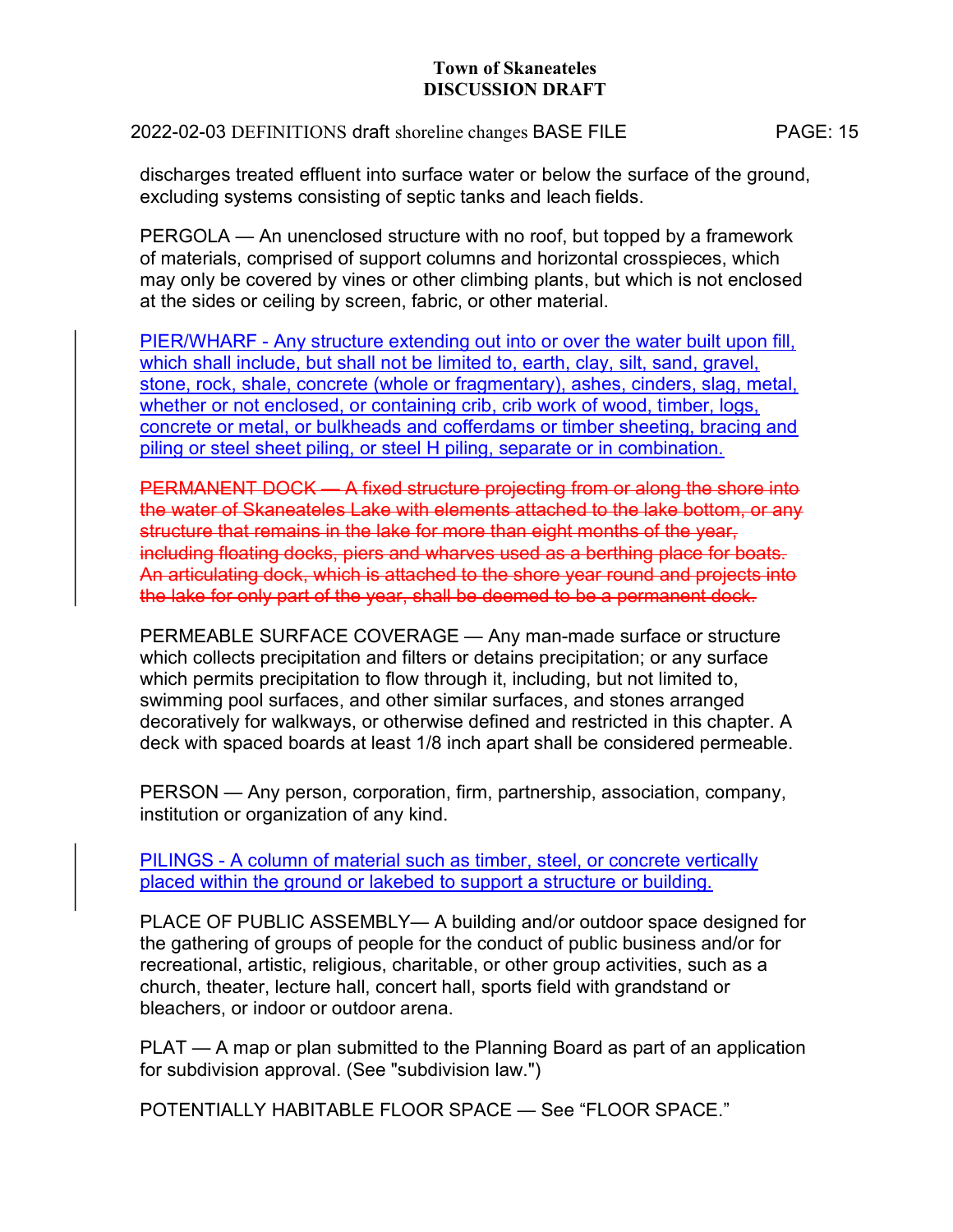2022-02-03 DEFINITIONS draft shoreline changes BASE FILE PAGE: 16

PREMISES — A lot, together with all the structures and uses thereon.

PRINCIPAL BUILDING — See "building, principal."

PRINCIPAL USE — The primary use of a lot. Where there is more than one use on a lot, the use occupying the most land area is deemed the principal use.

PRIVATE RIGHT-OF-WAY — Real property owned by a private individual or property owners' association for use as a road, street, crosswalk, walkway, or other access.

PRIVATE ROAD — A privately owned road held in common ownership or easement by a property owners' association.

PROPERTY OWNERS' ASSOCIATION (POA)— A not-for-profit entity composed of the owners of real property held in common ownership for mutual benefit under corporate bylaws or a contractual agreement.

PROTECTED OPEN SPACE — See also the definition of "Open Space" and §148-10-13.

PUBLIC RIGHT-OF-WAY — Real property owned by a state or local government or property dedicated by the landowner for use as a road, including a public or private road, street, crosswalk, walkway, utility line or other access.

PUBLIC WATER AND SEWER — Central or communal water supply systems and central or communal sewage collection and/or treatment systems approved and accepted by the Town Board or by any other appropriate county or state authority for operation and maintenance, including sewage disposal systems involving common septic tanks or leach fields or other forms of decentralized sewage treatment managed by the Town or by an improvement district or sewage disposal management district.

RAFTS, INFLATABLES, FLOATATION DEVICES - Any device or equipment based on its materials and design is a temporary object used within the water that is secured either to the land, a dock or mooring. Unsecured objects are considered vessels and are to be secured daily or removed from the water daily. Examples include inflatable or rubber rafts, wood or plastic rafts assembled upon sealed air-filled drums. See also temporary definition.

RECREATIONAL BUSINESS — A business and/or club which, for compensation and/or dues, offers recreational services including but not limited to marinas, boatyards, ski resorts, public stables, golf courses and driving ranges, miniature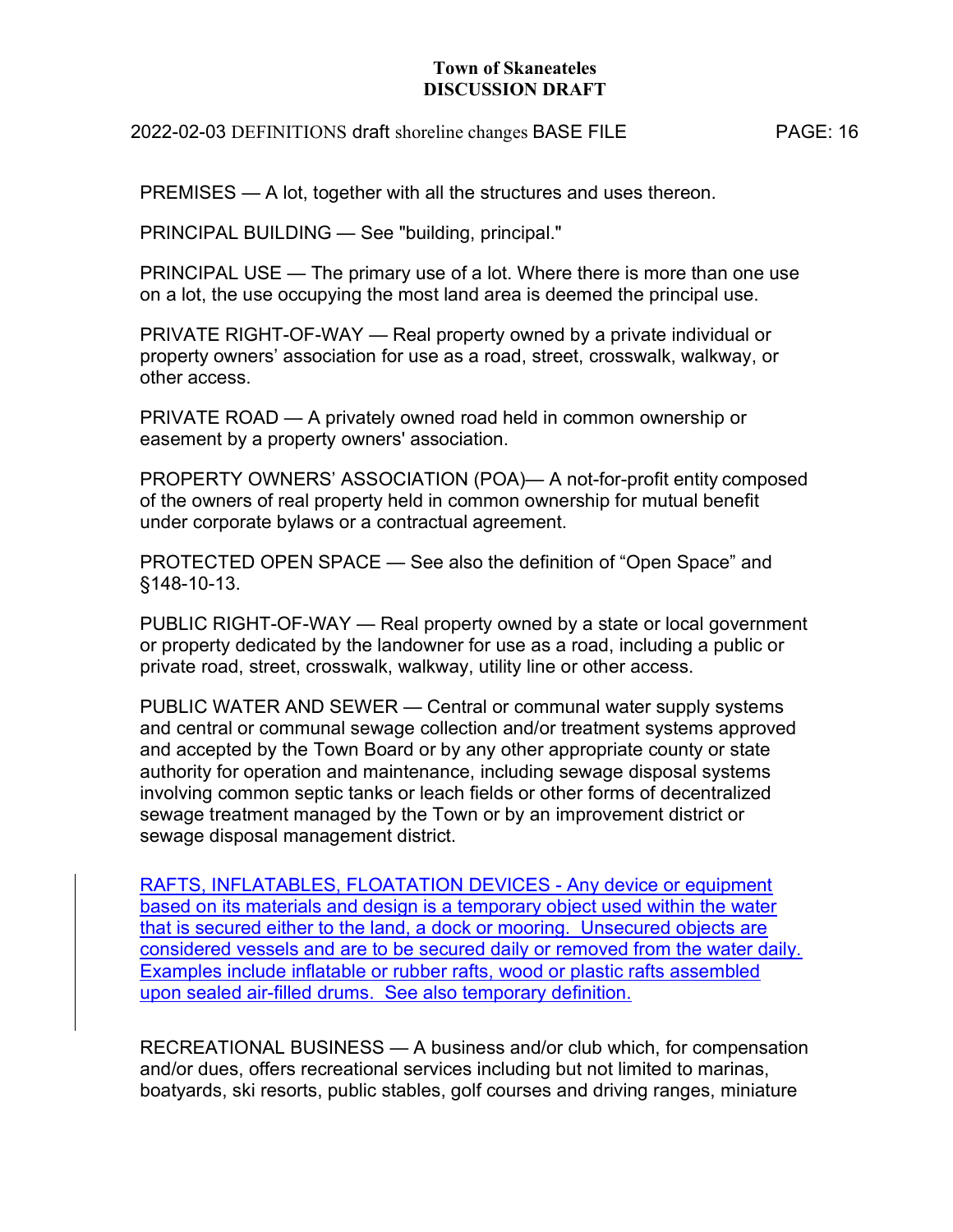#### 2022-02-03 DEFINITIONS draft shoreline changes BASE FILE PAGE: 17

golf, movie theaters and other places of public or private entertainment.

REDEVELOP/REDEVELOPMENT — Any change, modification, rehabilitation, or alteration of a preexisting and nonconforming lot, whose total calculation of impermeable surface currently exceeds the maximum permitted by this chapter, and which expands or alters the existing footprint of structure located thereon

RELIGIOUS — Use of land by a church, synagogue or other place of religious worship, as well as a monastery or other place of religious retreat.

REQUIRED YARD — That portion of any yard required to satisfy minimum yard setbacks. No part of such yard can be included as part of a yard required for structures on another lot.

RESIDENTIAL — A use of land with structures in which people live and sleep overnight on a regular basis.

RETAIL/RETAIL BUSINESS — An establishment selling goods directly to customers for personal and household consumption, including but not limited to an appliance store, bakery, convenience store, delicatessen, drugstore, florist, grocer, hardware store, liquor store, newsstand, shoe store, stationery store and variety store.

RIDING ACADEMY — A non-agricultural establishment where one or more of the following occurs:

- 1) More than four horses are kept for riding, driving, or horseback riding lessons, for compensation, or incidental to the operation of any club, association, resort, riding school, ranch, or similar establishment;
- 2) Public riding events or horse shows are held for which an entrance fee is charged; or
- 3) An indoor riding ring is used for giving horseback riding lessons or holding events or shows.

ROAD FRONTAGE — The distance along a street line measured at the front of a lot.

ROAD/STREET — A public or private way for pedestrian and vehicular traffic, including avenue, lane, highway or other way, excluding a driveway or common driveway.

SCREEN/SCREENING — The location of structures in such a manner that they are not visible from a public road or any other public place during the summer months and no more than partially visible in winter. Objects or structures may be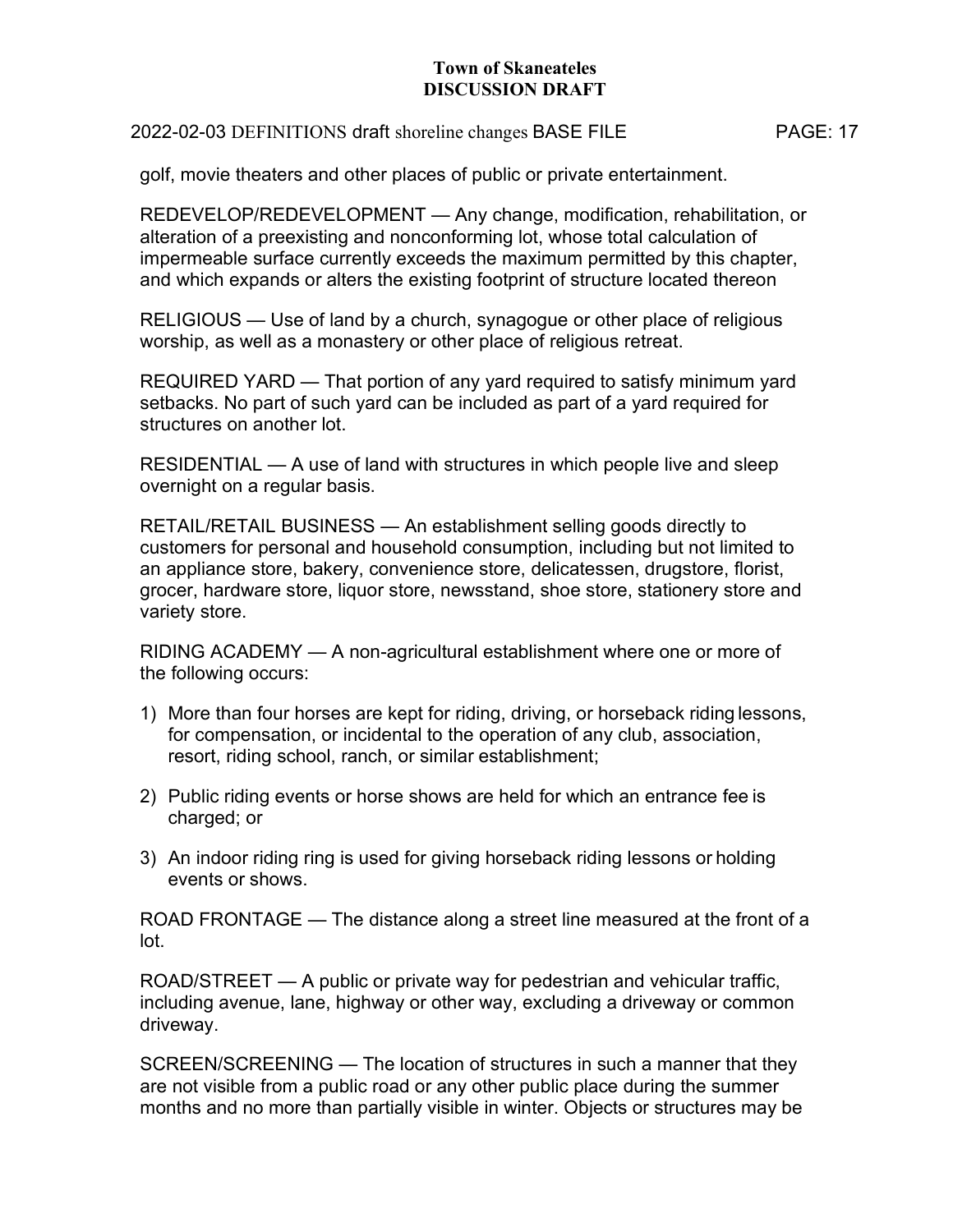## 2022-02-03 DEFINITIONS draft shoreline changes BASE FILE PAGE: 18

screened by topography, vegetation or other structures that are not themselves required to be screened.

SEASONAL USE — Any short-term use, activity or in a structure, which is designed, and used and intended for use primarily during a limited portion of the year or during specific seasons. These seasonal elements can occur during any season but most commonly occur duringin the summer months. Seasonal structures are not designed or constructed for year-round use or occupancy, and are or may be annually dismantled, removed, or relocated and stored. Seasonal structures lack essential equipment and structural elements such aswhich generally lacks central heating, sanitary facilities, plumbing, window screening, or insulation necessary to support long-term use or occupancy .. The existence or presence, use or occupancy of any habitable structure for more than eight months of the year shall be considered a permanent year-round use or structure and subject to the applicable provisions of the Town Code vear round rather than seasonal.

SERVICE BUSINESS — A business or nonprofit organization that provides services directly to the customers, either on or off the premises, including but not limited to building, electrical, plumbing and landscape contracting, arts instruction or studio, business and educational services, catering, health club, house cleaning services, locksmith, office support services, furniture repair and restoration services, and tailoring. "Service business" does not include retail business, restaurants, warehouses or other uses separately listed on the use tables in Article 4. A service business may include the sale of accessories, supplies, and incidental items, provided that if more than 20% of the floor space is used for such sales, it will also be considered a retail business.

SETBACK — The distance measured in feet along a line drawn perpendicular from a property line or from an over-water extension of a property line towards the interior of a lot and establishes the minimum distance for certain structures or improvements from the property line and the minimum depth of required yard areas. in feet from a property line to a structure.

SEWAGE TREATMENT FACILITY — Any package sewage treatment plant, or any other public or private central or communal sewage collection and/or treatment system, including systems involving common septic tanks or leach fields or other forms of decentralized sewage treatment managed privately or by the Town or an improvement district or sewage disposal management district.

SHARED LAKEFRONT RECREATION — Use of a lot or portion thereof for recreational purposes to permit access to Skaneateles Lake. Shared access shall be created by means of a property owners' association agreement, license, right-of-way, or easements provided such use complies with §148-7-1.K.3. This definition does not apply to recreational use of a lakefront parcel by one owner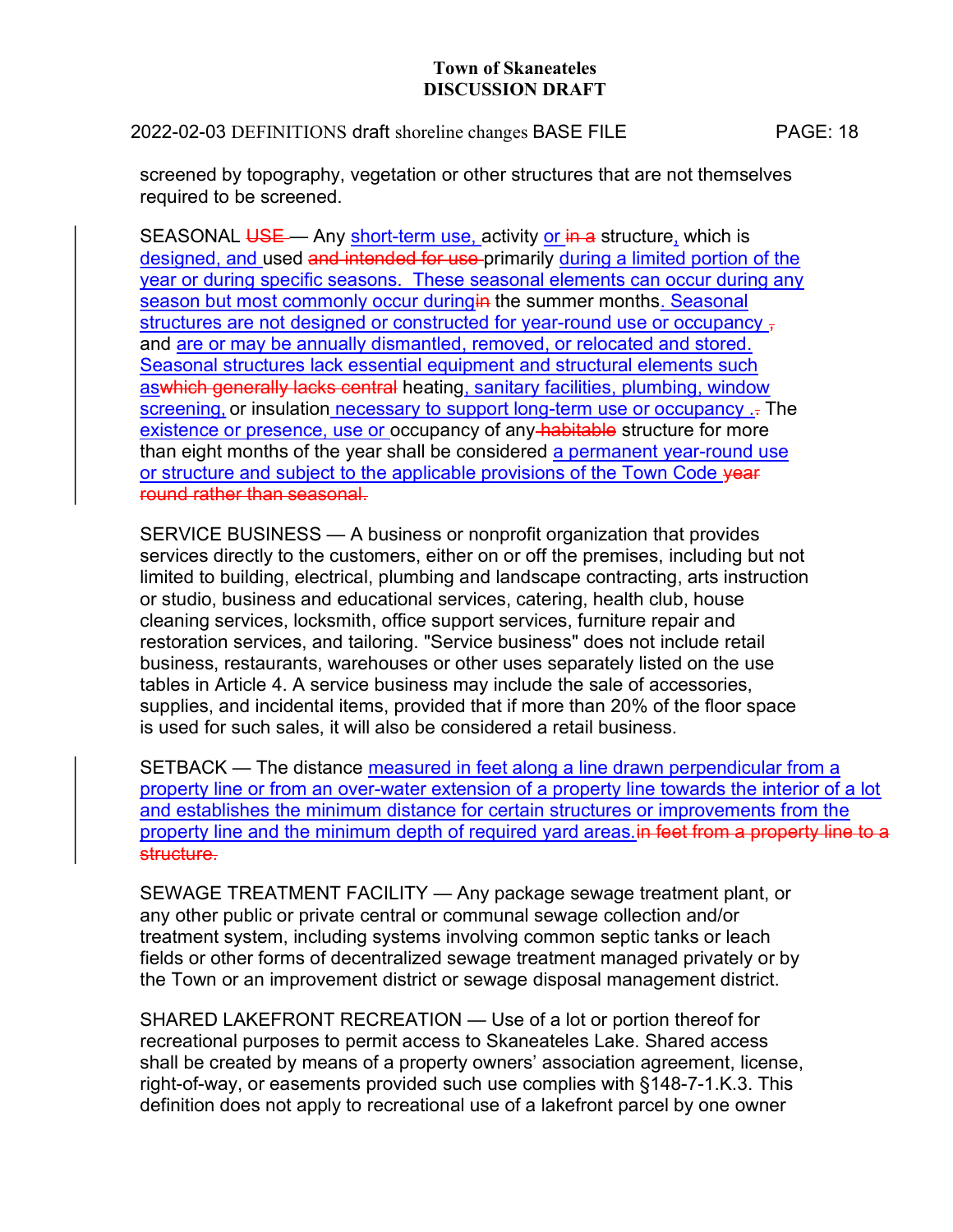## 2022-02-03 DEFINITIONS draft shoreline changes BASE FILE PAGE: 19

and their guests.

SHORELINE STRUCTURE, ONSHORE – OFFSHORE— An allowed ONSHORE structure is — An accessory structure located within 50 feet of Skaneateles Lake Line or within the 100-year Flood Hazard Area around Skaneateles Lake. See §148-7-1.K. Examples include but not limited to dock, patio, storage building. An allowed OFFSHORE structure is an accessory structure located within or over the water, beyond the lake line and within 1500 ft. of the Lake Line. Examples include but not limited to dock, boat house, floating pier, mooring. See §148-7-1.K.

SHORELINE STRUCTURE, NONCONFORMING - a legally existing permanent dock, boat house or similar permanent structure as defined herein, previously issued an approval permit by an authorized government agency such as: NYS DEC, NYS OGS, City of Syracuse or the US Corps of Engineers but which may not conform to the dimensional, location or other standards or requirements of this Chapter.

SIGN — Any material, including fabric or plastic, structure or part thereof or any device attached to a structure or painted or represented thereon, composed of or upon which is placed lettered, pictorial or other matter for visual communication, when used or located out-of-doors or on or near the exterior of any building for the display of any advertisement, notice, directional matter, information or name. A sign readable from two sides and with parallel faces is considered one sign. For definitions of sign types and regulation of signs, see Article 9.

SINGLE-FAMILY DWELLING — See "dwelling, single-family."

SITE PLAN — A map or drawing prepared as part of a development or land use application showing existing conditions and the proposed layout of proposed changes to a specific site. See §148-10-8.

SITE PLAN APPROVAL— Discretionary review and determination by the Planning Board of an application for land development or site alteration that, due to site conditions, scale and/or design characteristics, may have adverse impacts on a site or important features in its vicinity. See §§148-10-5 and 10-6. Site plan approval focuses on the design and layout of proposal for an allowed use.

SOLAR ENERGY SYSTEM TYPES:

1) On-site — Individual System: solar collectors producing electric power directly for the on-site end-users (such as individual residential dwellings or businesses). The solar collectors may be BIPV, building-mounted or ground-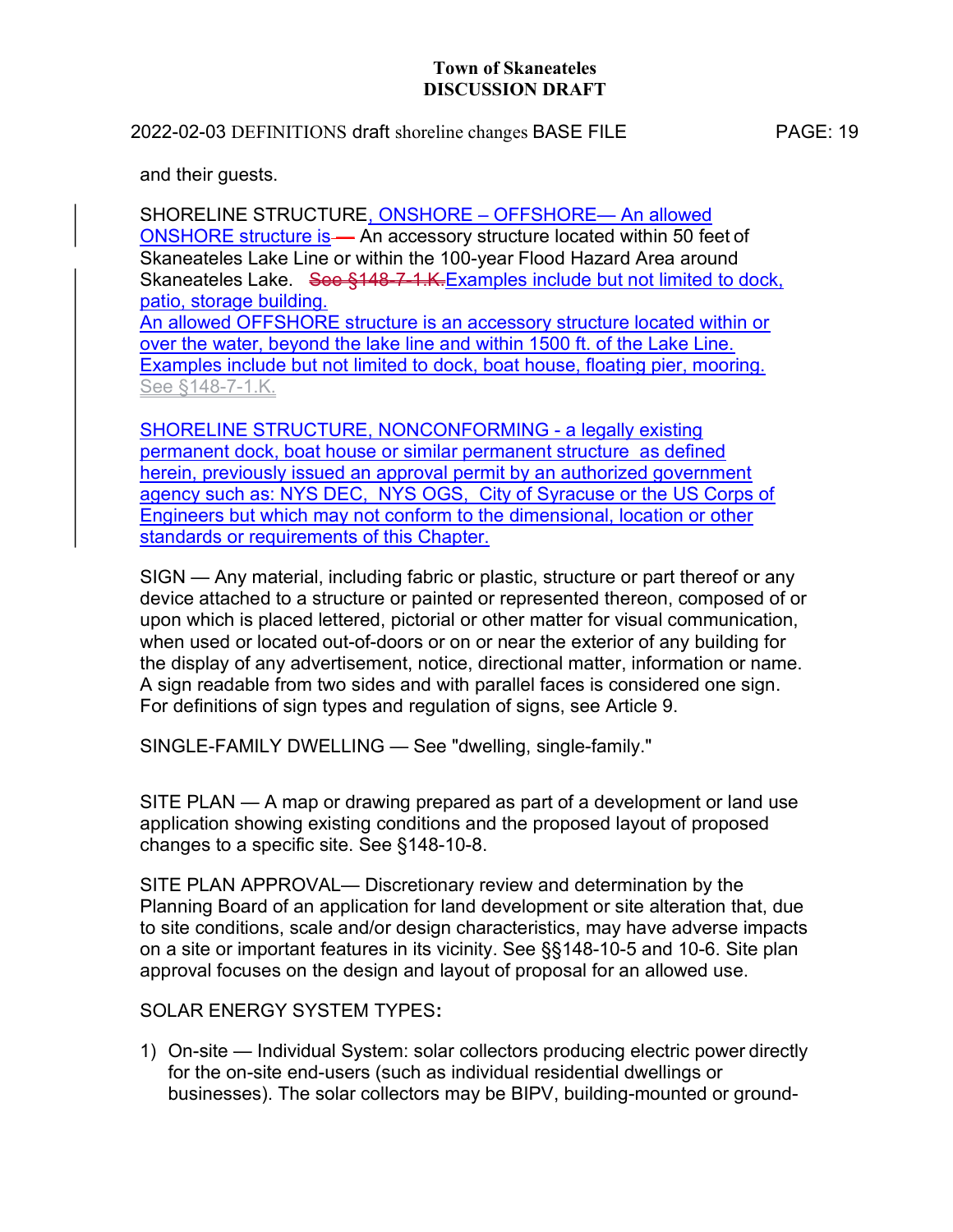#### 2022-02-03 DEFINITIONS draft shoreline changes BASE FILE PAGE: 20

mounted and are subject to applicable standards of this code. On-site systems are considered accessory to the function of the principal use.

- 2) Off-site Community System: solar collectors producing electric power via a public utility network primarily to off-site end-users (such as individual residential dwellings or businesses).
- 3) Utility Facility solar collectors operated by a public utility located on land primarily used to produce and transmit electric power for general off-site energy consumption. A public utility is an entity which operates as a monopoly, and whose rate charges to customers are established by NYS Public Service Commission.

# SOLAR ENERGY INSTALLATION TYPES:

- 1) Building Integrated Photovoltaic (BIPV) BIPV is an alternative to traditional roof or façade materials (e.g. wood, asphalt, metal, brick) historically used to cover, enclose, protect and decorate structures. BIPV adds the solar energy power generation function to the protective and decorative functions of traditional material and is integral to a building's structure, not altering the relief of the structure. Examples of BIPV may be roof shingles or tiles, siding, paneling, laminates, or glass that integrate photovoltaic function.
- 2) Building Mounted Solar panels attached to a roof or building façade and subject to the applicable standards of this code [per §148-5-8.C. & D] (see also definition Solar Energy Materials & Equipment: Solar Panel).
- 3) Ground Mounted Solar panels installed in an array located directly on the ground and anchored to the ground via a pole or similar mounting system, detached from any other structure (see also definition Solar Energy Materials & Equipment: Solar Panel & Solar Array).

SOLAR ENERGY MATERIALS & EQUIPMENT: Solar collectors, controls, energy storage devices, heat pumps, heat exchangers, and other materials, as well as the hardware or equipment necessary to collect solar radiation, convert it into another form of energy, store the collected energy, protect it from unnecessary dissipation, and distribute it. Solar energy materials and equipment include solar thermal, solar photovoltaic, and equipment used to concentrate solar energy through the use of a mirror and/or lens. Solar equipment is further defined as follows:

1) Solar Collector — a single solar photovoltaic cell or a solar hot air or water collector device that converts the energy from solar radiation into electricity or the transfer of stored heat.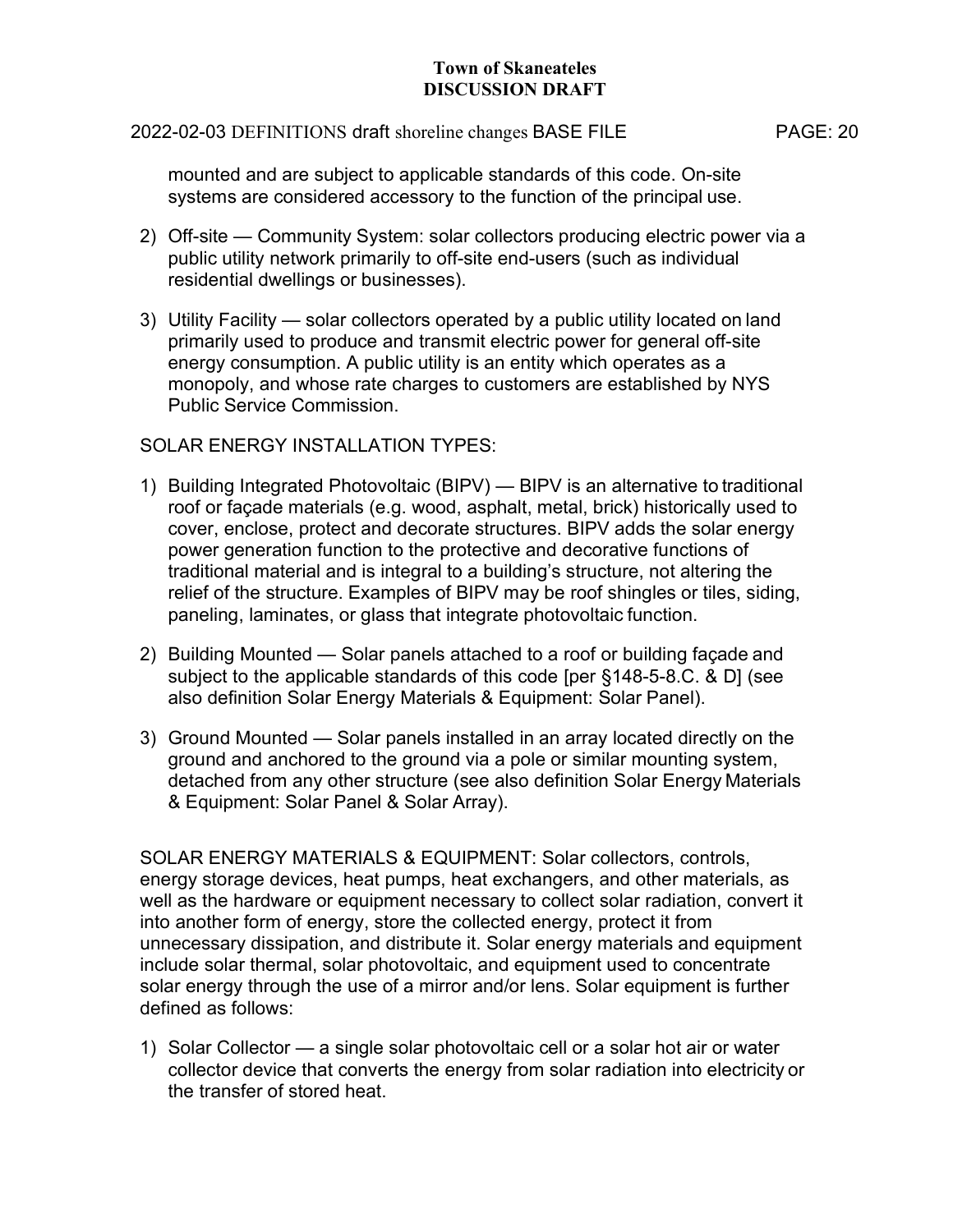## 2022-02-03 DEFINITIONS draft shoreline changes BASE FILE PAGE: 21

- 2) Solar Panel a series of solar collectors manufactured into a single unit for installation on a site. A solar panel is typically rectangular in shape and is either attached to a building wall or roof with connecting brackets or installed on the ground with posts.
- 3) Solar Array is a grouping of solar panels placed upon a structure or upon the ground and designed to produce a larger amount of solar generated energy than a single solar panel.
- 4) Other misc. equipment exterior equip placed on pads (generator, battery systems, etc.) are considered regulated structures for impermeable surface coverage if they individually exceed 16 sq. ft.

SPECIAL PERMIT — Discretionary review and determination by the Planning Board of a land use proposal that may have adverse impacts on its surroundings and the community. Special permit approval focuses on the appropriateness of the use in a particular location.

STORAGE BUILDING — A principal or accessory building, not exceeding a footprint of 2000 square feet, used to store materials, goods, equipment, vehicles, boats, or other items for use by a person or business.

STRUCTURE — A static construction of building materials set upon or affixed to the ground, upon another structure; upon an ONSHORE or OFFSHORE shoreline structure, includesincluding but is not limited to a building, dock, wharf or pier, dam, display stand, gasoline pump, installed mobile home or trailer, reviewing stand, shed, shelter, sign, stadium, storage bin, tennis court, driveway, parking area, hot tub, fence or wall, bridge, and including structures enclosed by a screen, fabric or other covering or surface materials lacking structural support capability . (see also – separate definitions for seasonal and temporary). temporary materials.

Swim Floats—Seasonal platforms, fastened to the lake bottom, whose purpose is to provide deeper water access for swimming and diving.

TELECOMMUNICATIONS ACCESSORY FACILITY — A facility or structure which supports a telecommunications tower, is subordinate in area, extent and purpose to the tower, and is located on the same lot, Examples of such facilities include transmission equipment and storage and equipment sheds or structures.

TELECOMMUNICATIONS TOWER — A free-standing structure, the principal purpose of which the installation of transmitting and/or receiving antenna(s).

TEMPORARY – An interim, time-limited activity, use, structure, or modification that may occur within a site or in support of changes to the allowed permanent uses or structures within the same site. Any temporary changes are removed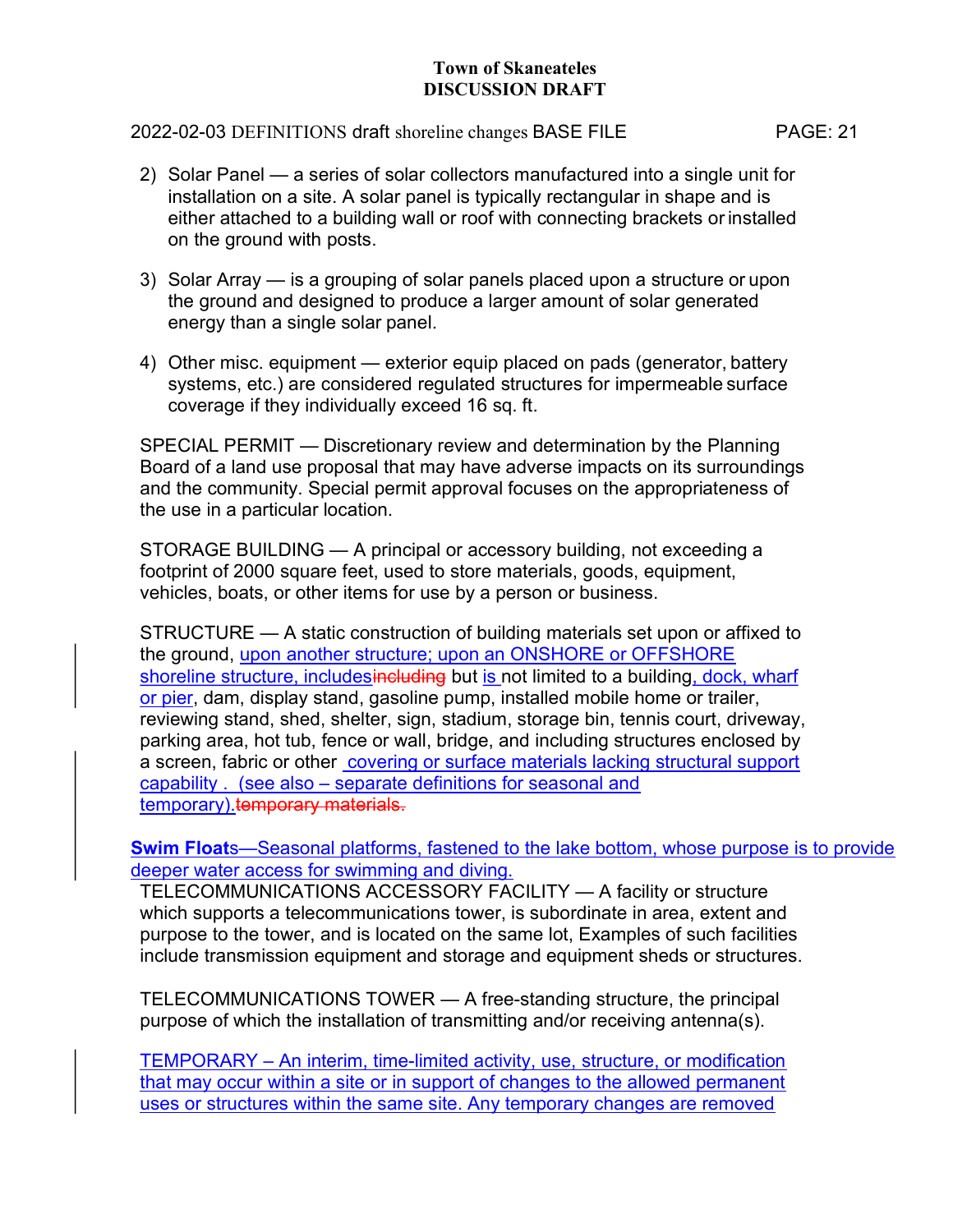2022-02-03 DEFINITIONS draft shoreline changes BASE FILE PAGE: 22

upon the conclusion of a specified time-period, or upon accomplishment of such permanent changes, and the site is restored to its prior or approved new conditions. Examples include a show, event, or special exhibition; also include the storage of construction equipment, temporary fencing or driveways, and topsoil storage. Annually repeating activities may be considered temporary it they are otherwise allowed by the Zoning Code or other applicable Town Codes, and meet this definition of temporary such as: holiday or garage sales, arts or music festivals, or fund-raisers. No single-occurrence or repeating use/event shall exceed 30 days duration.

TEMPORARY DOCK — Any dock that is not a permanent dock, as defined herein.

TEMPORARY STRUCTURE — Any structure which is constructed for seasonal use only, no longer than eight months, which is dismantled and stored while not in seasonal use. Any structure remaining longer than eight months is considered permanent and must meet all zoning requirements of this chapter, including, but not limited to, dimensional and impermeable surface coverage limitations.

THIS CHAPTER — See "Zoning Law."

TOWN ENGINEER — The engineer retained by the Town Board or the Planning Board or other professional engineer qualified under the New York State Education Law and authorized by the Town Board to perform work for the Town.

TOWN LAW — The Town Law of the State of New York, Chapter 62 of the Consolidated Laws.

TRUCK TERMINAL — Any location where freight originates, terminates or is handled in the transportation process or where carriers maintain operating facilities, excluding the premises of shippers or receivers of freight.

TWO-FAMILY DWELLING — See "dwelling, two-family."

UNCONSTRAINED LAND – Land other than constrained land as defined herein.

USE — The purpose for which any premises may be arranged, designed, intended, maintained or occupied, or any occupation, activity or operation conducted or intended to be conducted on a premises.

USE, ACCESSORY — See "accessory use."

UTILITY FACILITY — A use operated by a public utility, and which provides cable television, electric, gas, steam, telephone service, water, or sewerage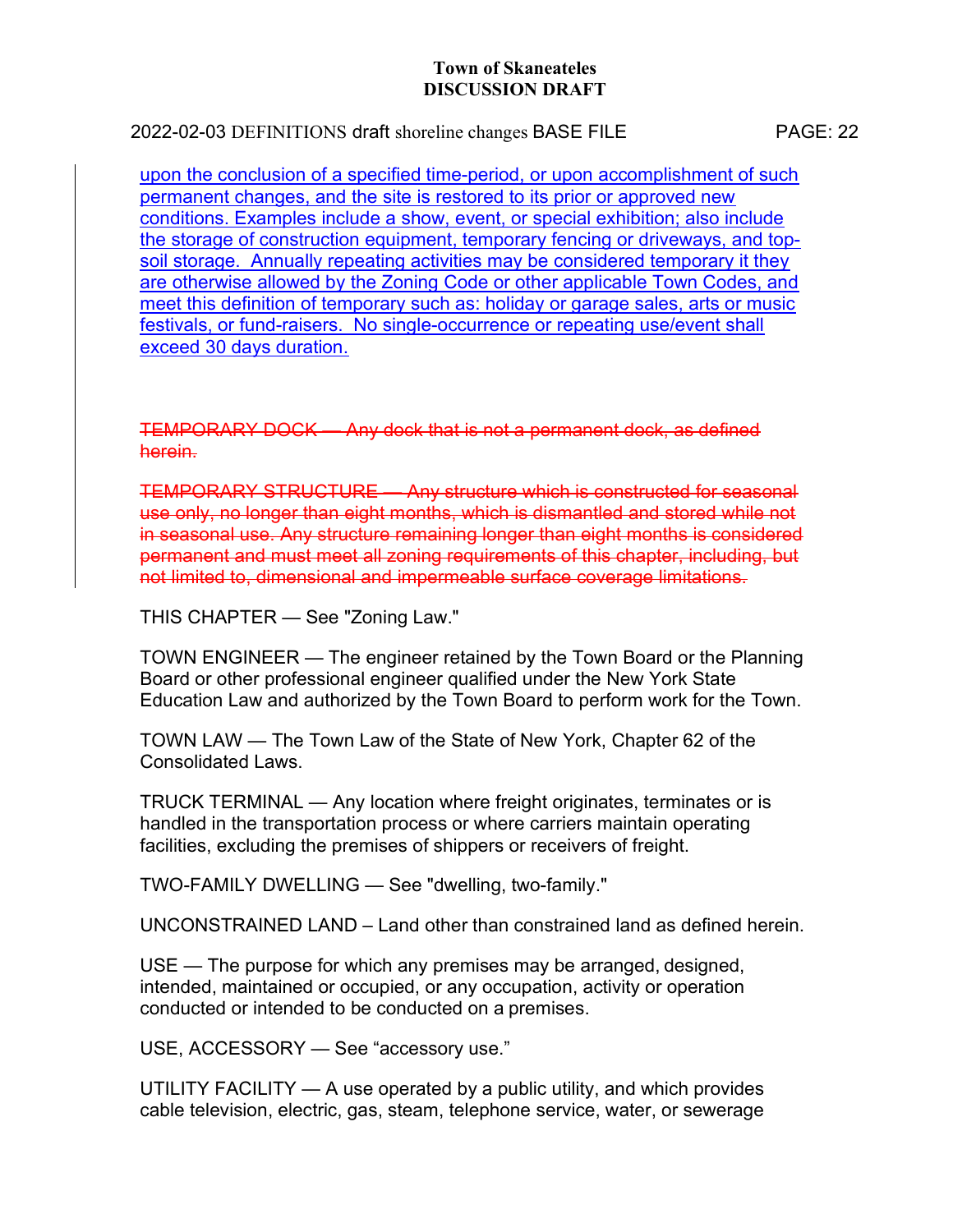## 2022-02-03 DEFINITIONS draft shoreline changes BASE FILE PAGE: 23

directly to the general public, including electric substations. A public utility is an entity which operates as a regulated monopoly, and whose rates to customers are established by a utility commission. Connections from utility facilities in the homes and businesses of customers of the public utility are considered accessory uses.

VARIANCE, AREA — The authorization by the Zoning Board of Appeals for the use of land in a manner which is not allowed by the dimensional or physical requirements of the applicable zoning regulations.

VARIANCE, USE — The authorization by the Zoning Board of Appeals for the use of land for a purpose which is otherwise not allowed or is prohibited by the applicable zoning regulations. An increase in density or intensity of use shall be deemed to require a use variance if such increase is not allowed by right or by special permit.

VISIBLE/VISIBILITY — Able to be seen by a person with normal vision on a clear day when there is no foliage on deciduous trees.

WALL — An upright structure of stone, brick, rock or similar material serving to enclose, protect, divide or partition an area of land.

WAREHOUSE — A building that complies with the definition of "Storage Building" except that it has a footprint greater than 2000 sq. ft. in which materials, goods or equipment are stored, including wholesale businesses and buildings that are used to store materials for personal use.

WATERCOURSE — Waters or waters of the state as defined in § 17-0105 of the Environmental Conservation Law, including Skaneateles Lake, and further described as being annual or perennial, influent or effluent, continuously or intermittently flowing, including those classified in 6 NYCRR Part 896, that are capable of and do, under normal conditions, carry water in a manner described above. The banks of such watercourse shall be identifiable, i.e., defined bed, banks, gullies, ravines, etc. Road ditches, stormwater management facilities and shallow land depressions generally referred to as grassed waterways, swales, etc., that carry water only immediately (a few to several hours) after a runoffproducing event are not considered watercourses. Where there is a question of whether a watercourse exists and where the top of the bank is located, the reviewing board shall conduct a site evaluation to determine whether or not a particular channel is a watercourse and where the top of the bank is located. Its determination shall be final. For purposes of determining setbacks and required buffers, the boundary of the watercourse shall be measured from the Lake Line or the top of the bank closest to construction.

WATERSHED (Skaneateles and Owasco Lakes) — That land (and water surface area) which contributes water to a lake and/or watercourse.